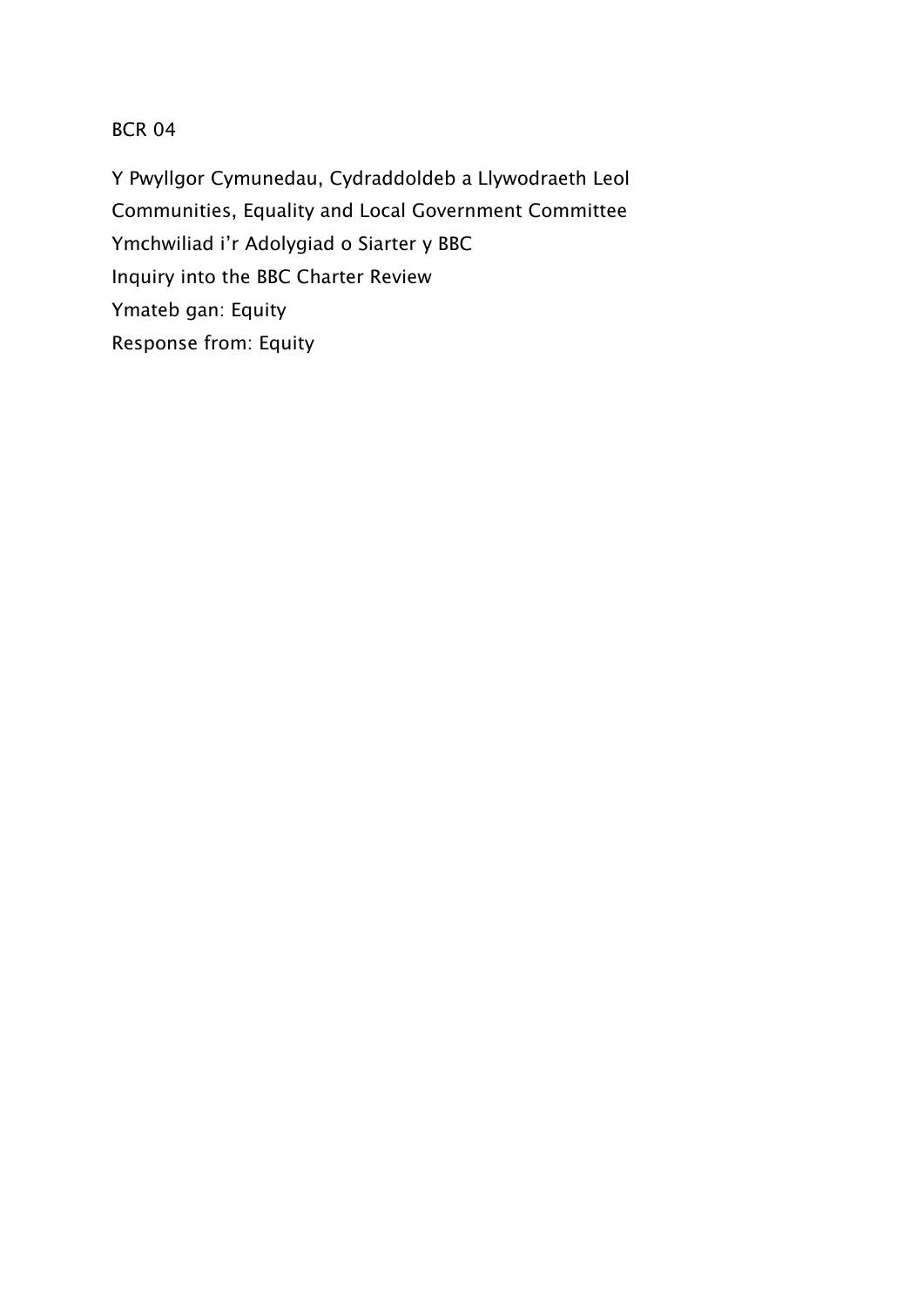

### **Response to Communities, Equality and Local Government Committee Inquiry into the BBC Charter Review**

- 1. Equity represents 40,102 performers and creative personnel working across the UK's creative industries. Our members include actors, singers, dancers, variety artists, stage managers and stunt performers who work across various sectors including theatre, light entertainment, television, film, video games and the music industry.
- 2. In Wales, we have 1,479 members living in Wales and many members who work in Wales but do not live here. We estimate that around 450 members are Welsh Speakers.
- 3. The UK currently has a number of competitive advantages in the creative industries. According to the Department for Culture, Media and Sport, the creative industries now account for economic output of at least £77bn per annum. This translates to more than 5% of UK GDP and is one of the largest areas of growth in the UK economy.
- 4. The UK is a world leader in content production, including public service broadcasting, theatre, film and music. The UK video games sector has had a number of successes and has the potential for further growth. Creative content is also a key driver of other sectors, such as the digital economy. Cultural experiences, particularly the live arts, also underpin the UK's ability to benefit from tourism.
- 5. The factors which will sustain the UK's competitive advantage in the creative industries are those which will enable creative organisations and businesses to continue to produce the best content in order to meet demand at home and abroad. The key interventions which will promote conditions for success are: the retention of a highly skilled and valued creative workforce, sustainable funding for the arts, investment in public service broadcasting, a strategy for the film and video games industries, a fully functioning intellectual property regime and support for the grassroots of the creative industries including live entertainment.

### **Public Service Broadcasting**

- 6. One of Equity's key objectives is to ensure that all broadcasters can continue to contribute positively to producing original British programming as much as possible in the digital age. Producing the broadest possible range of audiovisual content is in the interest of audiences and secures the UK's competitive advantage in this field.
- 7. The public service tradition in broadcasting has given the UK a reputation for producing programming of the highest quality – content that not only enhances this country's culture but which is also makes a major economic contribution through overseas sales and licensing. For example, the BBC generates over £1bn through worldwide sales. For these reasons Equity strongly believes that the UK must commit resources towards ensuring plurality across the spectrum of public service content.
- 8. Equity members have been concerned for some time that all of the UK's nations and regions and nations should be able to take an active part in the creative industries and that work opportunities should be available throughout the UK. Currently performers who are not based in London and the South East of England often struggle to find enough employment to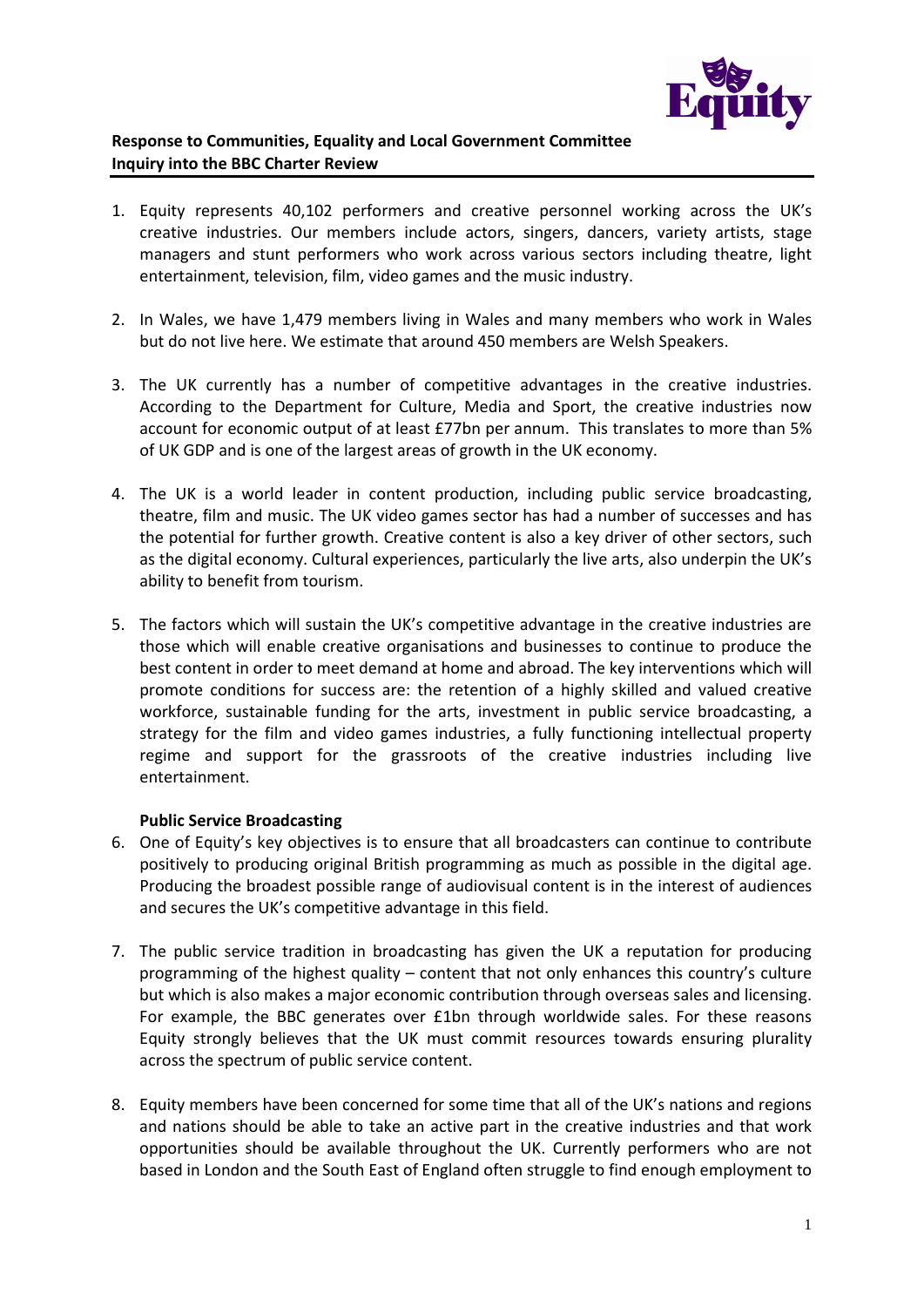

sustain a career in the entertainment industry and many are forced to relocate to London in order to access opportunities. Employment in film and television production in particular is heavily concentrated in London and the South East.

- 9. England's population dominates the UK, accounting for 84% (53.9 million people) of the total population, while Scotland accounts for 8% (5.3 million people), Wales for 5% (3.1 million people) and Northern Ireland for 3% (1.8 million people). Each nation has its own identity, however, and it is important that Broadcasters reflect these differences. It is also important to note that London accounts for just 13% of the total population (8.2 million people). Including the rest of south east England brings this total to 27%, or 16.8 million people, so most of the UK population lives outside that part of the UK where most of the programmes have historically been made. *Source - Ofcom*
- 10. A number of regionally-badged programmes are also produced or partly produced in other countries including *Wallander* (filmed in Sweden) *Robin Hood* (filmed in Hungary), *The Musketeers* (filmed in the Czech Republic), *Merlin* (external scenes filmed in France) and the upcoming BBC Cymru Wales Drama production of *War and Peace* which was filmed in Russia, Latvia and Lithuania. It is evident that Broadcasters make programmes in the Nations and regions for broadcast across the whole of the UK. Such programmes include drama set in the nations and regions, such as *Shetland, The Fall, Vera, Broadchurch and Cucumber* (you will note the lack of a Welsh made product in that list); and programmes made outside London which are more generic, such as *Waterloo Road, Doctor Who* and *Casualty*. In so doing, they can portray the Nations and regions not only to themselves but to the rest of the UK, in high quality productions that achieve mass audiences, with budgets which would not be affordable for programmes made specifically for each Nation or region. However, this is not a guarantee that the particular Nation or region will be portrayed in the programme; this depends on how the area is used in the production (for example, Liverpool doubles for Birmingham in *Peaky Blinders*).
- 11. Equity is also concerned that a large number of regionally-badged programmes are actually being produced by London based companies, who may run auditions or make casting decisions in London rather than in the nations and regions. Equity has long been campaigning to persuade Ofcom to incorporate a meaningful ratio of "on screen talent" into their definition of what constitutes an out of London production. At the moment "on screen talent" is specifically excluded.
- 12. Broadcasters should be encouraged to support this greater spread of commissioning and explore long-term methods of developing and sustaining regional production in parts of the country that are not represented on screen. One of the best ways in which this can be achieved is by the establishment of returning drama serials. The fact that this genre of production has a distinct long-term benefit for the local production infrastructure means that it should be subject to particular encouragement.
- 13. The role of the BBC as a cornerstone for UK made content is, however, vital for the sustainability of the UK's creative industries. Various factors, including the downturn in advertising revenue experienced by other PSBs during the recession and the historical lack of investment by the majority of digital and satellite channels in original drama, children's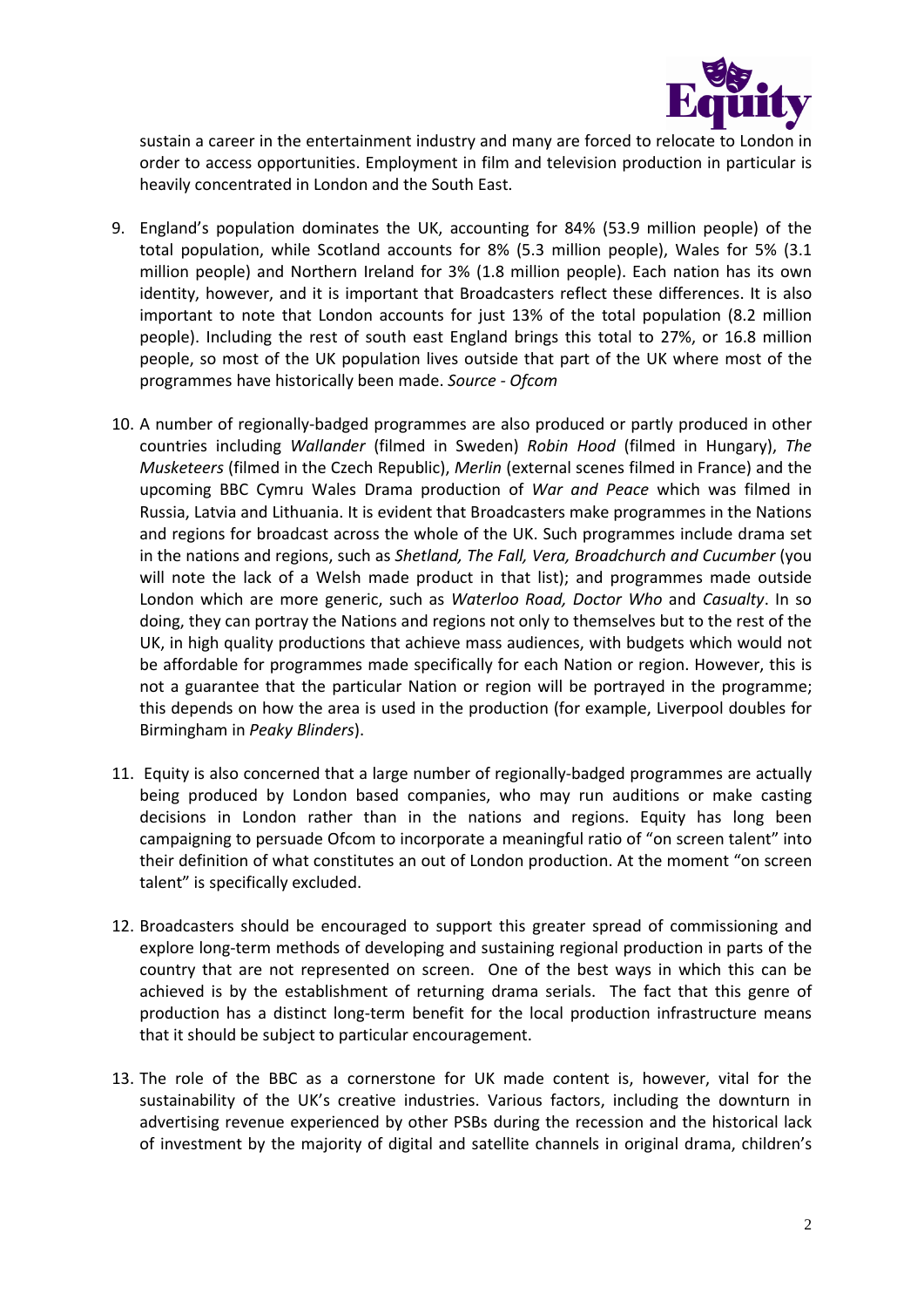

and comedy programming have had a huge knock-on effect on the employment prospects and job security of performers and other creative workers in the sector.

- 14. As a world, UK national and Welsh broadcaster, the BBC plays a crucial role in our economy, both as an employer and an exporter of goods. It also acts as a standard bearer for the audio-visual sector in terms of quality, diversity, and innovation. The BBC also has an important role in sustaining the independent production sector. Without the BBC's investment and commissioning, the UK's production base, which also serves the UK film industry, would not be as strong as it is today.
- 15. This is only possible because the BBC is supported by unique sources of funding, including the licence fee and its commercial operations. Licence fee payers rightly expect to receive good value for money in terms of high quality programmes and new innovations and services responding to developments in technology and the wider media industry.
- 16. A particularly good example of competitive advantage and value for money is BBC Radio, which has demonstrated that the unique system of funding alongside public service obligations can result in the production of high quality programming not available anywhere else. Radio drama and comedy, which is only found on the BBC, gives young writers and performers a chance to build their careers, take risks and develop their skills, as well as employing the proven skills of mature actors and writers.
- 17. The BBC is the largest employer of actors and performers in the UK and provides a wealth of training opportunities for creative workers. Because of the investments it makes across a diversity of disciplines, including drama, comedy, entertainment, as well as factual programming, the BBC is able to provide decent jobs and engaging work for Equity members.
- 18. The Task and Finish Group on the future outlook for the media in Wales reported in May 2012 and made 23 recommendations to the WAG, first and foremost an independent forum to advise on policy in relation to the media in Wales. 22 of the 23 recommendations were accepted, except the independent forum which was instead replaced by a Broadcast Advisory Panel reporting directly to the First Minister. Since it first met in September 2012 the panel has yet to issue a public report.
- 19. Channel 4 should be challenged about the opportunities it offers in Wales. The Channel has pledged with a license obligation to make 9% of its content in the Nations by 2020.
- 20. As identified above, Ofcom has a definition for 'out of London' production that excludes front of camera talent and activity. Equity urges the WAG to work with Ofcom to develop a more transparent and meaningful definition of a production's location.

#### **The future provision of the BBC's services in Wales, in both the English and Welsh languages;**

- 21. At its best Equity believes that the BBC should be:
	- A National Broadcaster committed to investment & programming in the Nations and regions.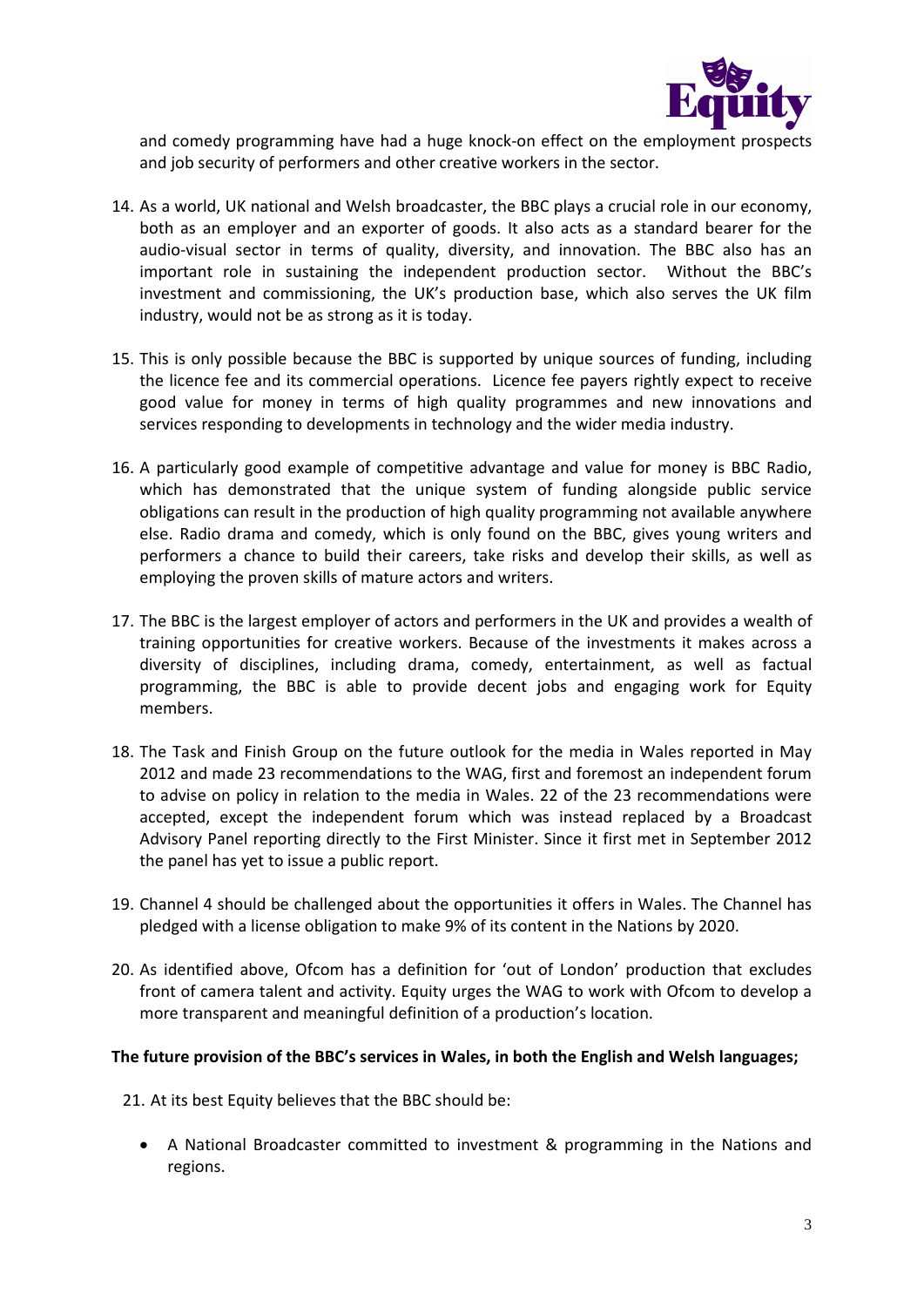

- A Modern Broadcaster committed to on-screen diversity that reflects modern Britain.
- A Universal Broadcaster committed to maintaining a universal service funded by the licence fee
- A Trusted Broadcaster independent from government
- A Quality Broadcaster committed to original TV and radio drama, comedy, entertainment and children's programming
- A Responsible Broadcaster committed to fair pay and conditions for the people working for it.
- 22. In Equity's view the BBC should set the standard for the UK's creative industries in terms of producing high quality content and through its public purposes should lead on best practice in areas including employment standards, investing in the UK's nations and regions and equality and diversity.
- 23. Creative workers and performers are central to the sustainability and strength of the UK's content production sector including the BBC's output however, as they are mostly freelancers and self employed workers, they do not enjoy the same security or pay levels of directly employed workers. If the BBC is to continue to attract the best talent for its productions it must retain and improve terms and conditions and pay levels agreed with Equity and other trade unions for all performers. Specific references to best practice in employment, training and development, for both in-house and independent producers should therefore be included in the BBC's public purposes. To strengthen this commitment and best practice, the Ofcom definition for regional programming should be changed to include front of camera talent which is currently excluded meaning the employment possibilities are limited – especially in the Nations and the regions. The BBC Trust response to the Green Paper states 'Despite the BBC now siting half of its network TV production outside London, and establishing production bases, such as the Roath Lock drama village in Cardiff, there can still be periods where specific representation of some nations and regions does not occur. It is important both to site production outside of London, and also to consider commissioning and use of locations and on- and off- screen talent'.
- 24. The BBC is an important component in addressing the regional imbalance in employment opportunities in the media. Film and television production is heavily concentrated in London and the South East. As a result, performers in the UK's nations and regions often struggle to find enough employment to sustain a career and many are forced to move to London in order to access opportunities. All broadcasters should increase their investment in the nations and regions so that a greater proportion of production employment, including performing talent, is spread across the UK. The BBC should lead the way in investing in underrepresented areas and should have a specific responsibility towards contributing to growth in the employment in the creative industries, particularly in Wales.
- 25. The public purposes should also include a commitment for the BBC to reflect society better through on-screen diversity. Equity has welcomed the Project Diamond initiative whereby the main television broadcasters will collect equality monitoring data for all employment on and off screen however, in order to ensure continued progress, equality and diversity must be codified. We believe that the best place for this is in the public purposes so that diversity has the status of a key performance indicator for the BBC. We need to make sure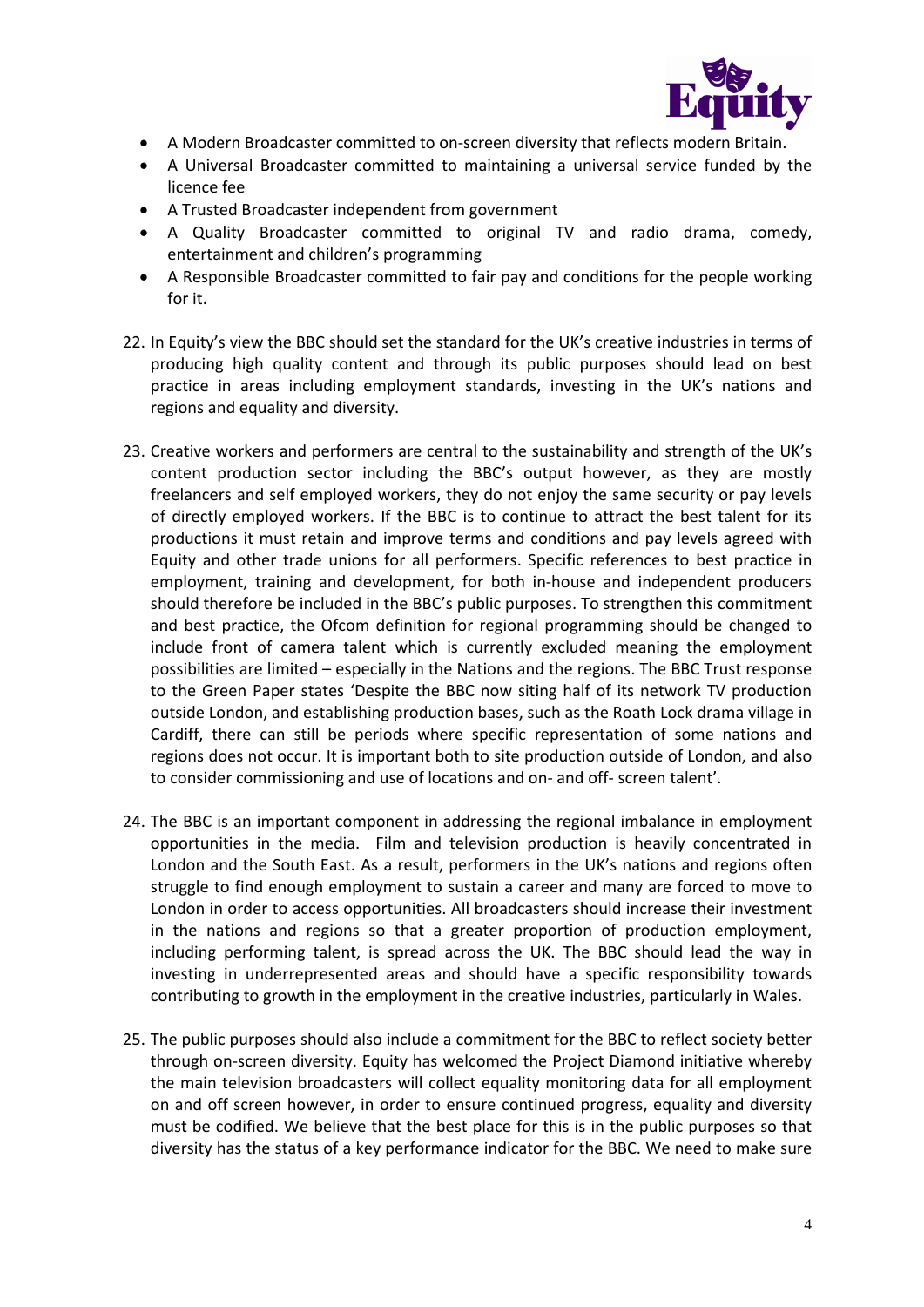

that the BBC is meeting the proposed Public Purpose 'To reflect, represent and serve everyone in the UK'.

- 26. The Government, via the DCMS consultation on Charter Renewal, has suggested that it may be appropriate to include a commitment to certain genres of content in public purposes. While Equity believes that the BBC should continue to provide a universal service and to produce content for everyone we believe it is worth considering a commitment in the public purposes to producing *high quality* original TV and radio drama, comedy, entertainment and children's programming. It is a BBC priority to invest in its content, and to invest in the Nations.
- 27. While network production in the Nations has grown in real terms since 2008, spend on first-run programming specifically for each Nation and region (including news and current affairs) fell from £404million in 1998 to £358million in 2008 and to £277million in 2014. Wales has seen one of the steepest real declines in spend on first-run originations between 2008 and 2014 of 30%. This decline in spend has been matched, for the most part, by declines in hours. BBC Hours in the English language have dropped between 2008 and 2014. *Source – Ofcom*
- 28. Between 1998 and 2012 the BBC in Wales was exemplary in its investment in regional drama. Series like *The Bench, Belonging, Crash* and latterly *The Baker Boys* and *The Indian Doctor* have all been made in Wales for Wales. It would have been even more satisfying if any of these productions had been made for network, but that was not their prime purpose. They fulfilled an important cultural need, namely that the national broadcaster told stories about Wales to Wales. It is disappointing to see that this success has not been continued, and the cut in spend is directly attributable. In the BBC response to the Green Paper it made the following statement 'We believe that the supply of BBC and commercially funded programming in each of the Nations needs addressing'. However it goes on to say that significant investment would be required and that this can only be funded by additional income.
- 29. This is equally true of the investment in drama and light entertainment in Radio Wales and Radio Cymru. There is no other broadcaster other than the BBC providing this breadth of work for actors and writers in radio, but this again has been in decline.
- 30. The provision for Welsh Language programming is made up mainly of the making of *Pobol y Cwm* which is a contractual obligation under the Framework agreement.

### **The BBC's current and future funding, governance and accountability arrangements as they relate to Wales;**

31. Out of the £3.7 billion license fee income, approximately £179 million can be identified as being generated by Wales. By comparison to other Nations and regions the Operational expenditure of the BBC in Wales of £150 million is a high percentage of the license fee earned here but it is only 3.85% of the overall operational expenditure of the BBC in total. Disproportionately 65.44% of the £3.7 billion is spent in London. If the proportion of productions made in the Nations and Regions, especially when they are regionally badged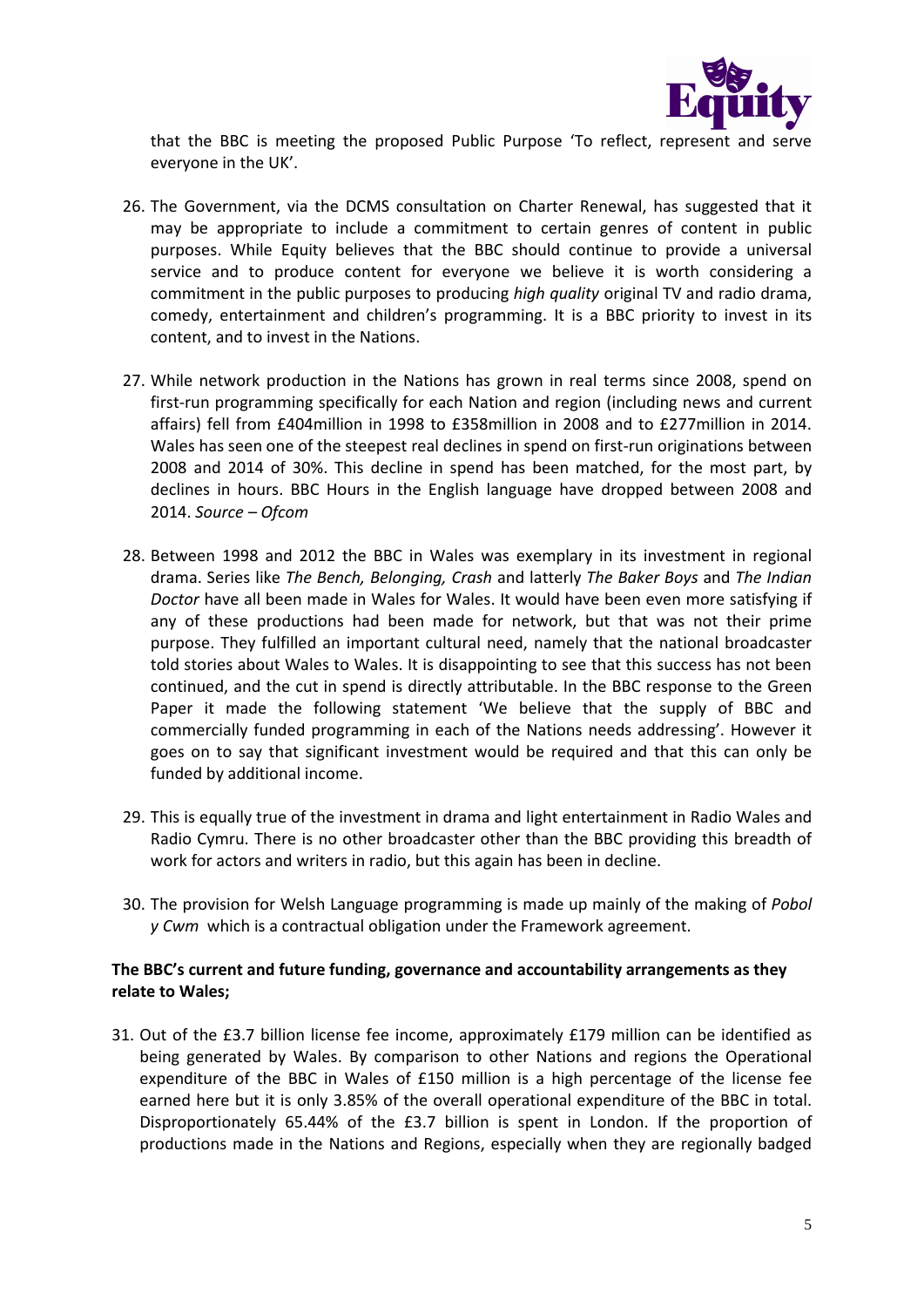

and funded, is supposed to increase then this task is made all the more harder by the relative imbalance of the distribution of the license fee. *Source BBC Annual Report 2014*

- 32. The BBC's independence from Government and its position in terms of being neither a state broadcaster nor one driven by commercial interests is highly valued by UK and international audiences and is the basis of much of the trust invested by audiences in the organisation. We therefore also believe that the BBC's independence should feature strongly in any set of new public purposes drafted during Charter Renewal.
	- 33. Whilst we welcome the BBC's commitment to protect funding for the Nations, this is only by way of ensuring that they are cut less than other areas. This can only be achieved by making sure investment works harder and portrays the whole country and its entire Nations better. We believe the BBC in Wales should be more accountable to the WAG and Equity supports the recommendation from the Silk Commission that a devolved devolved governing body should be created within the framework of the UK trust, with the powers to oversee and scrutinise the output of the BBC in Wales, and to appoint a Welsh representative to the general governing body of the BBC, by formal agreement between the UK and Welsh Governments. It is, however, difficult to know whether this will now work within the new format being suggested by the BBC and the BBC Trust for the reformed structure of an Executive Board

#### **S4C's future, including its funding, operating and governance arrangements, and the services it provides;**

- 34. S4C is a unique investment in the Welsh language and a cornerstone for Welsh culture. It is also a source as far as Equity is concerned of significant employment. Many of the actors that are gracing stages and feature films across the world served their apprenticeship on the channel. There are many talented performers working hard on a day to day basis and the quality of the drama output is consistently high.
- 35. In evidence to the Silk Commission Equity supported the case for Broadcasting not to be devolved whilst contained in its current format. We did support, however, the transfer of the DCMS monies to be the responsibility of the WAG which would ensure some active review process of the work of this channel by the WAG. Whilst we know this has been resisted by the Labour administration in Wales, mainly because of the financial commitment, it is absurd that the National Broadcaster for Wales does not have any formal relationship with the National Assembly. It may be that Equity would have to shift its support for S4C to be a matter that is devolved, but whilst it remains part of the BBC License Fee we can only call for the funding for S4C to be ring fenced and protected as part of the license fee settlement.
- 36. Equity supported the calls for an independent review of S4C in 2010 and 2011, we believe now as we did then that any decisions on future funding and governance should have been based on this review. Equity can see now that S4C, in receiving its funding from a top slicing of the BBC license fee, is now no more than a balance sheet figure to support the BBC's commitment to the Nations and Regions. In the BBC response to the Green Paper it reduces its comment on S4C to that of a full commitment to broadcasting and providing services in the UK's indigenous minority languages. A comment from the BBC Annual Report reflects on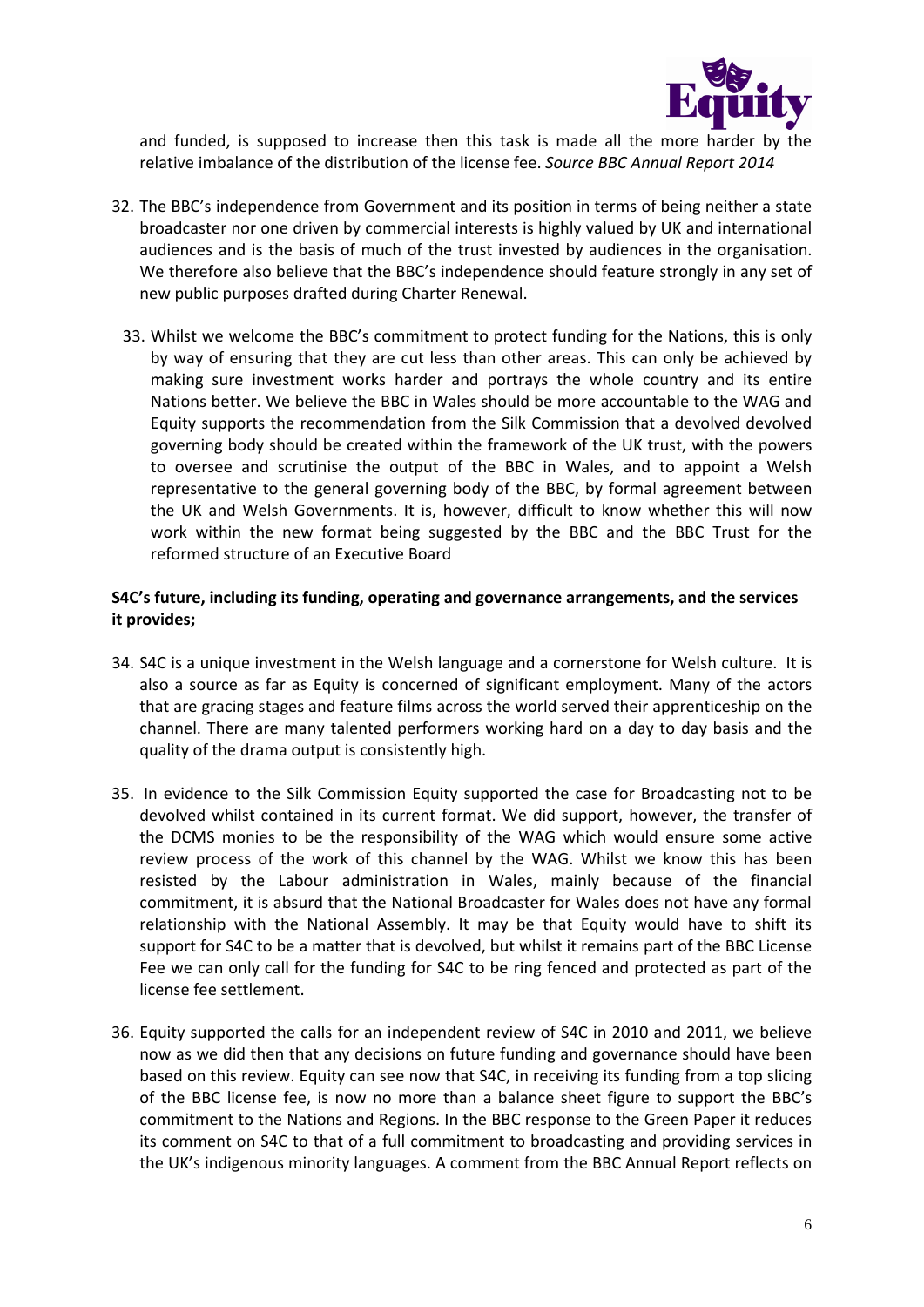

dropping audience figures for S4C as a concern in providing 'value for the license fee spend'. We believe that S4C is more important than that, which is why we have supported the channel since it first started broadcasting. It has bought over £2.2billion pounds in to the Welsh economy and is almost entirely responsible for the independent production sector within Wales.

- 37. The combined spend of S4C and the BBC on programming for S4C, in real terms, was £92million in 2013. S4C has seen a large real-terms decline in first-run spend, which fell by £23million from 2009 to 2013, to £64million. This means that 57% of the total programming is either a repeat of a recent programme or something from the archive. Whilst the archive is valuable and the average cost of retransmitting these programmes is very low compared to the £32,000 per hour needed for newly commissioned programmes we cannot help but look at the drop in funding and the frequency of these repeats in peak hours as a reason for the S4C audience share falling to 1% in the BARB figures in 2014, from 1.3% in 2010.
- 38. It is vital that S4C has sufficient funding as well as editorial and managerial independence for it to continue to play a crucial role in support of the Welsh language and the creative industries in Wales.

#### **How Wales's interests are being represented during the renewal process.**

- 39. It is difficult to find specific Welsh pledges being put forward during the process, much of the commitment to secure funding is aimed at the 'Nations and Regions'. The production base for the BBC in Wales does make a difference, but makes mainly network drama rather than drama for Wales set in Wales. Equity believes greater focus should be put on accountability and that BBC Cymru Wales should be fulfilling its own obligation to Wales first and network second.
- 40. Because of the license fee settlement we are unlikely to see separate funding for S4C, and it is because of the obligations on the BBC to pay for S4C, The World Service and now for the over 75's free licenses, that extra pressure is being put on budgets to fund its own corporate needs. The funding of S4C is the least worst outcome, as long as the funds are protected going forward and are not seen as another department when it comes to the continued efficiency savings necessary.
- 41. Equity does not believe that Wales's interests have been represented sufficiently during the renewal process. The WAG was not given the same provision as the Scottish Government under the Smith Commission, and because broadcasting is not devolved the responses have been lacking in focus because there isn't a firm policy for how the WAG deals with broadcasting and in particular BBC Cymru Wales and S4C. On such an important issue there was a need for a single message on how the broadcasters could serve Wales rather than responses based on party lines and self interest.
- 42. The Broadcasting Advisory Panel set up in 2012 to report directly to the First Minister on matters of this kind have failed to report formally, and would seem to have been the perfect focus point for a consistent message about broadcasting in Wales even if it isn't devolved.

### **Simon Curtis - National Organiser for Wales scurtis@equity.org.uk**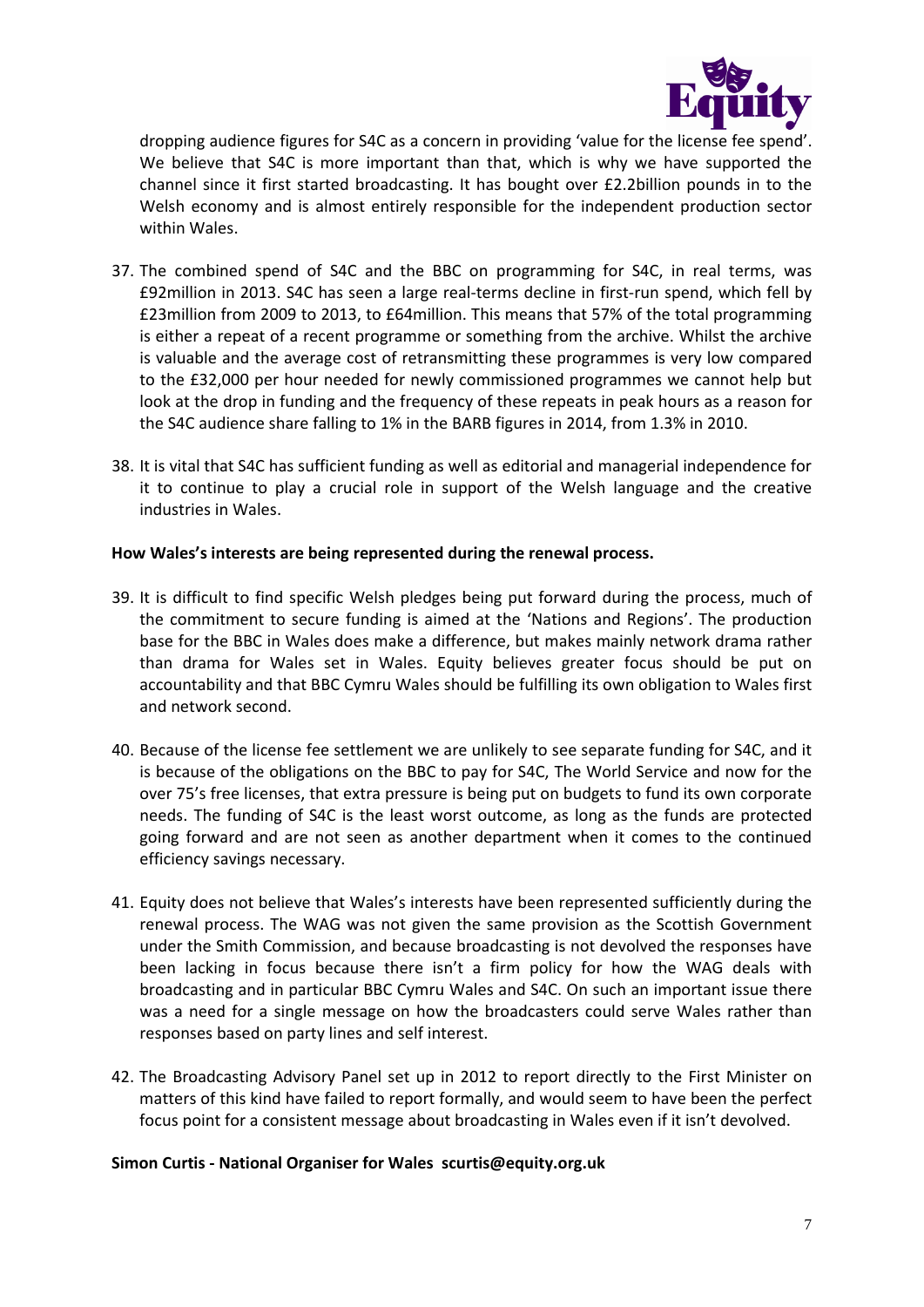

## **Equity response to the Department for Culture, Media and Sport public consultation on BBC Charter Review**

The BBC is one of the most important employers of Equity members because of the investments it makes across a diversity of output. It also plays an important role in supporting the wider creative industries through providing training and development for creative workers and provides much of the funding that fuels the UK's independent production sector, another significant employer of Equity members. Equity therefore welcomes the publication of this Green Paper as an opportunity for those who play a crucial role in producing content across the audiovisual industries to have a say about the BBC's future.

Equity is however extremely disappointed and concerned that the publication of the Green Paper was preceded by another hastily agreed licence fee deal which we believe will lead to further cuts to services and job losses at the BBC. The public and those who work for the BBC were denied any say about the previous licence fee settlement in 2010 and it had been hoped that a much more transparent process would have taken place in 2015, particularly given the level of media speculation surrounding the BBC throughout the General Election campaign.

Furthermore, the composition of the panel of experts advising the Secretary of State during Charter Renewal appears largely to reflect the political and commercial agendas of the BBC's media rivals with only a small level of representation for licence fee payers. The panel does not include a single representative of the thousands of workers who contribute so much to the success of the BBC. In this environment Equity does not have faith that the process of Charter Renewal is being conducted in a fair or open fashion.

Similarly, while the Green Paper itself asks a range of open and relevant questions in important areas including the BBC's duties towards the UK's nations and regions, accountability and the public purposes, it also contains many negative assertions about the BBC which do not appear to be evidenced, particularly in assessing the impact of the BBC on the wider content market.

Equity is not without its criticisms of the BBC and we intend to express in this response how we believe it can change in order to better meet the expectations of licence fee payers. We strongly disagree, however, with the repeated assertion in this Green Paper that the BBC is somehow too large and too 'diffuse' in its output and therefore must be scaled back. While the Government has stated that it is 'committed to both the future of the BBC and its underlying Reithian mission' it is clear that this consultation is predicated on an assumption that the scope of the BBC must be scaled back. This is not in the interests of audiences who continue to be best served by a universal and inclusive BBC.

### **1. How can the BBC's public purposes be improved so there is more clarity about what the BBC should achieve?**

The public purposes are a relatively new development in the BBC's history, having only come into being in 2007. Equity supported the existing public purposes of the BBC when they were first debated and we continue to support the rationale for having a set of broad, overarching objectives against which purpose remits and priorities can be identified. Similarly, licence fee payers and the public generally support a broad remit for the BBC. Recent ICM research for the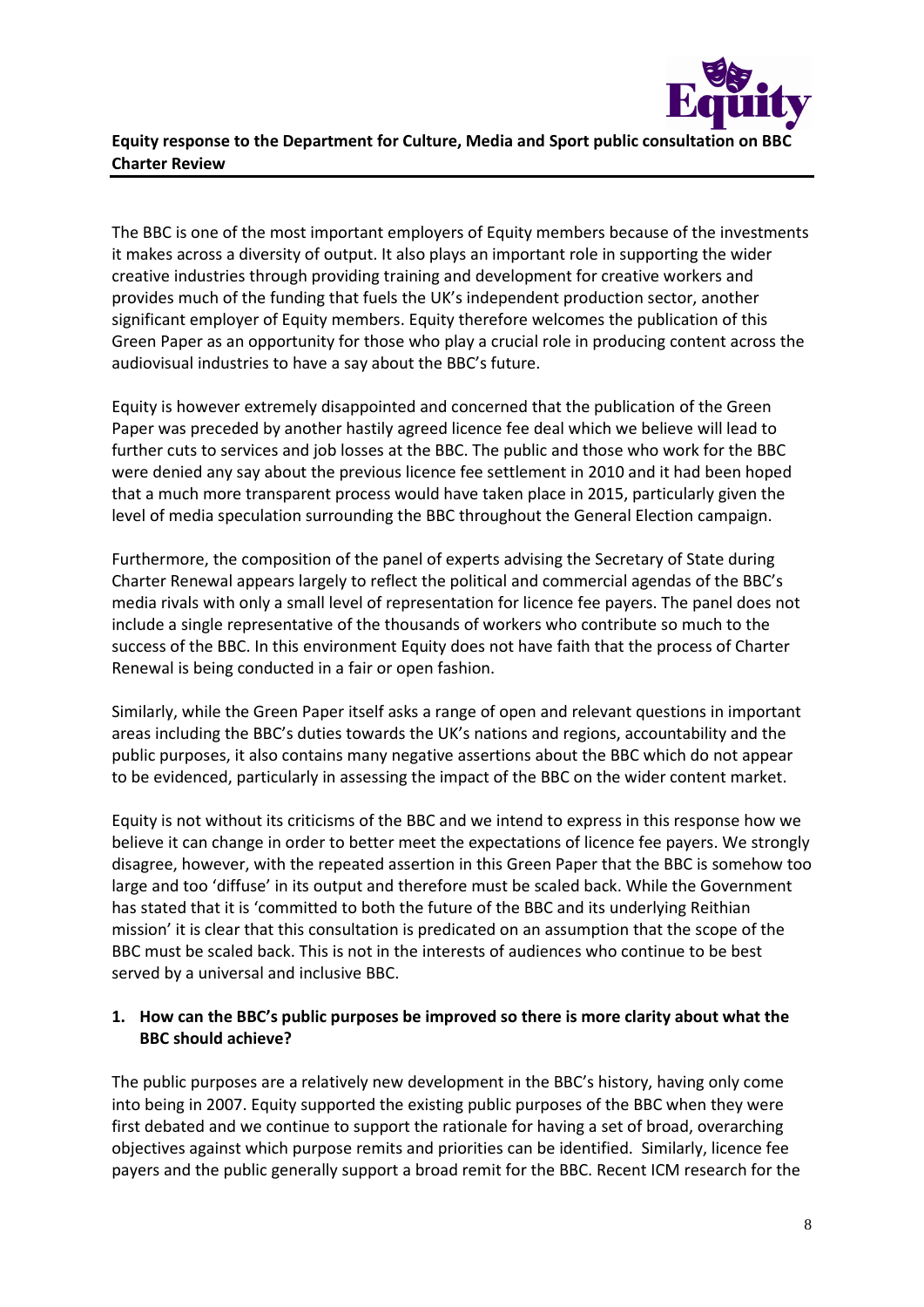

BBC Trust found that 85 per cent of the public continue to support a BBC that 'informs, educates and entertains'.<sup>[1](#page-9-0)</sup>

A broad set of high level public purposes should continue to underpin the work of the BBC in the next Charter period, however we agree that the public purposes could be reframed in order to provide more clarity for the public and in response to the needs of audiences and the rapidly changing and evolving nature of the wider creative industries.

In Equity's view the BBC should set the standard for the UK's creative industries in terms of producing high quality content and should lead on best practice in areas including employment standards, investing in the UK's nations and regions and equality and diversity. For example, the public purposes could be clearer and more specific regarding the expectation that the BBC should be a leader among broadcasters in relation to equality and diversity – both on and off air. The existing public purpose with the most resonance with diversity requires the BBC to 'Represent the Nations, Regions and Communities'. While there are clear implications for reflecting the diversity of the nation here, this could be made more explicit in meaning and measurement of performance and delivery ensuring there is greater accountability of the BBC in this area that there is at present.

We believe that the BBC should be:

- A National Broadcaster committed to national and regional investment & programming
- A Modern Broadcaster committed to on-screen diversity that reflects modern Britain
- A Universal Broadcaster committed to maintaining a universal service funded by the licence fee
- A Trusted Broadcaster independent from government
- A Quality Broadcaster committed to original TV and radio drama, comedy, entertainment and children's programming
- A Responsible Broadcaster committed to fair pay and conditions for the people working for it.

### **2. Which elements of universality are most important for the BBC?**

Equity supports the continuance of the BBC as a broadcaster that provides a wide range of different types of content and programmes, for a wide range of different audience groups. We do not believe that audience needs are better served by a more narrowly focused BBC and would disagree in particular with the contention that the broad mission of the BBC can lead to it 'competing for ratings, not quality, or distinctiveness, under the 'entertainment' banner'.

Our members work across a range of BBC content including radio and television drama, comedy, entertainment and children's programming and contribute to the success of programmes such as *The Archers*, *Eastenders, Doctor Who* and *Strictly Come Dancing.* Neither they, nor the millions of viewers who watch these programmes believe that the BBC is compromising on quality when it makes something that it is popular with audiences.

<span id="page-9-0"></span><sup>&</sup>lt;sup>1</sup> [http://downloads.bbc.co.uk/bbctrust/assets/files/pdf/news/2015/audience\\_research.pdf](http://downloads.bbc.co.uk/bbctrust/assets/files/pdf/news/2015/audience_research.pdf)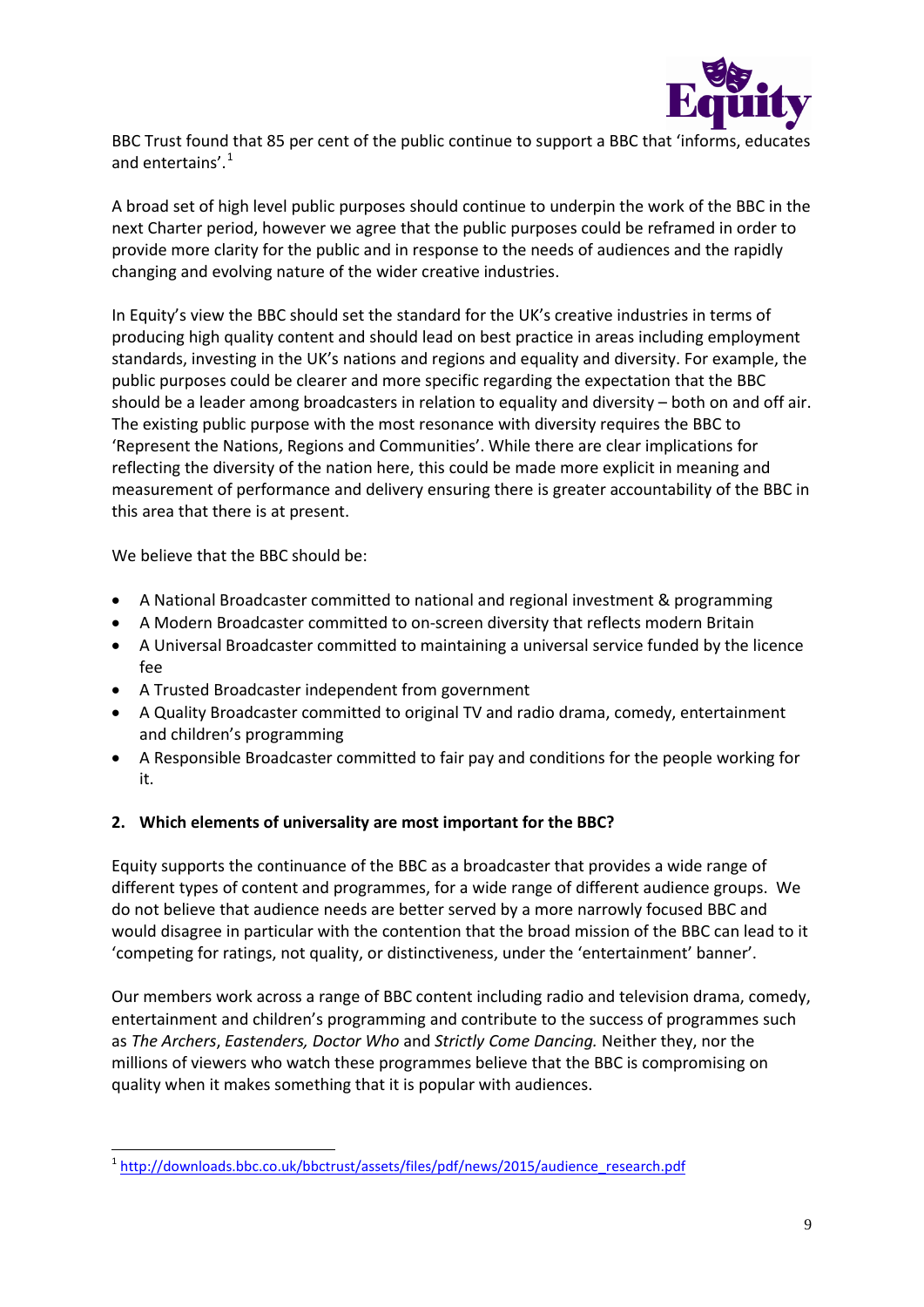

The Green Paper asks if the BBC should instead focus on particular or underserved audiences. While Equity believes that the BBC should continue to serve audiences equally, audience research demonstrates the BBC could improve its offering to certain groups. Audience research finds that the BBC currently considerably underserves C2DE audiences, particularly young women and BAME audiences and within the latter group Black Caribbean and Black African audiences are particularly underserved.

As stated previously in this response we also believe that the BBC could do more to address the portrayal of underrepresented groups and would suggest that the public purposes are modified in order to address on screen diversity as a priority.

Equity also believes that the BBC should continue to make content available free at the point of use, on as wide a range of platforms as possible. In the changing context of the modern audiovisual industry, where audiences are fragmenting and younger viewers demonstrate a strong desire to consume content online it is imperative that the BBC is able to innovate and adapt its delivery mechanisms.

The BBC led the way in terms of establishing services such as the iplayer and iplayer radio and Equity has been party to the launch of such services through the negotiation of agreements with the BBC for rights clearances. The experience of reaching such agreements has challenged established methods of working and negotiating but we support the BBC's role as a creator of new digital services which are highly regarded by audiences.

### **3. Should Charter Review formally establish a set of values for the BBC?**

The BBC showcases the UK to the rest of the world and sets standards for the rest of the audiovisual sector. Alongside the NHS it is one of the UK's most important institutions, especially now that the creative industries are acknowledged to be an important engine of growth for our economy. The relationship between the public and the BBC is unique in UK society because of the licence fee funding model. It is therefore reasonable to expect that the BBC should uphold a set of values that the public would expect from an institution of such size and importance.

However we do not believe it is not the job of a political process to set out what the organisational values of a broadcaster independent of government should be. The BBC already formulates its own set of values including independence, quality and value for money, creativity and diversity.

As outlined in the response to Qu.1 we believe instead that the *public purposes* should be reframed. Specific references to best practice in employment, training and development both for in-house and independent producers should be included in the BBC's public purposes, as should an expectation for the BBC to better reflect society through on-screen diversity. On the latter point, Equity has welcomed the Project Diamond initiative whereby the main television broadcasters will collect equality monitoring data for all employment on and off screen however we agree with the consultation document that in order to ensure continued progress, equality and diversity must be codified. We believe that the best place for this is in the public purposes so that diversity has the status of a key performance indicator for the BBC.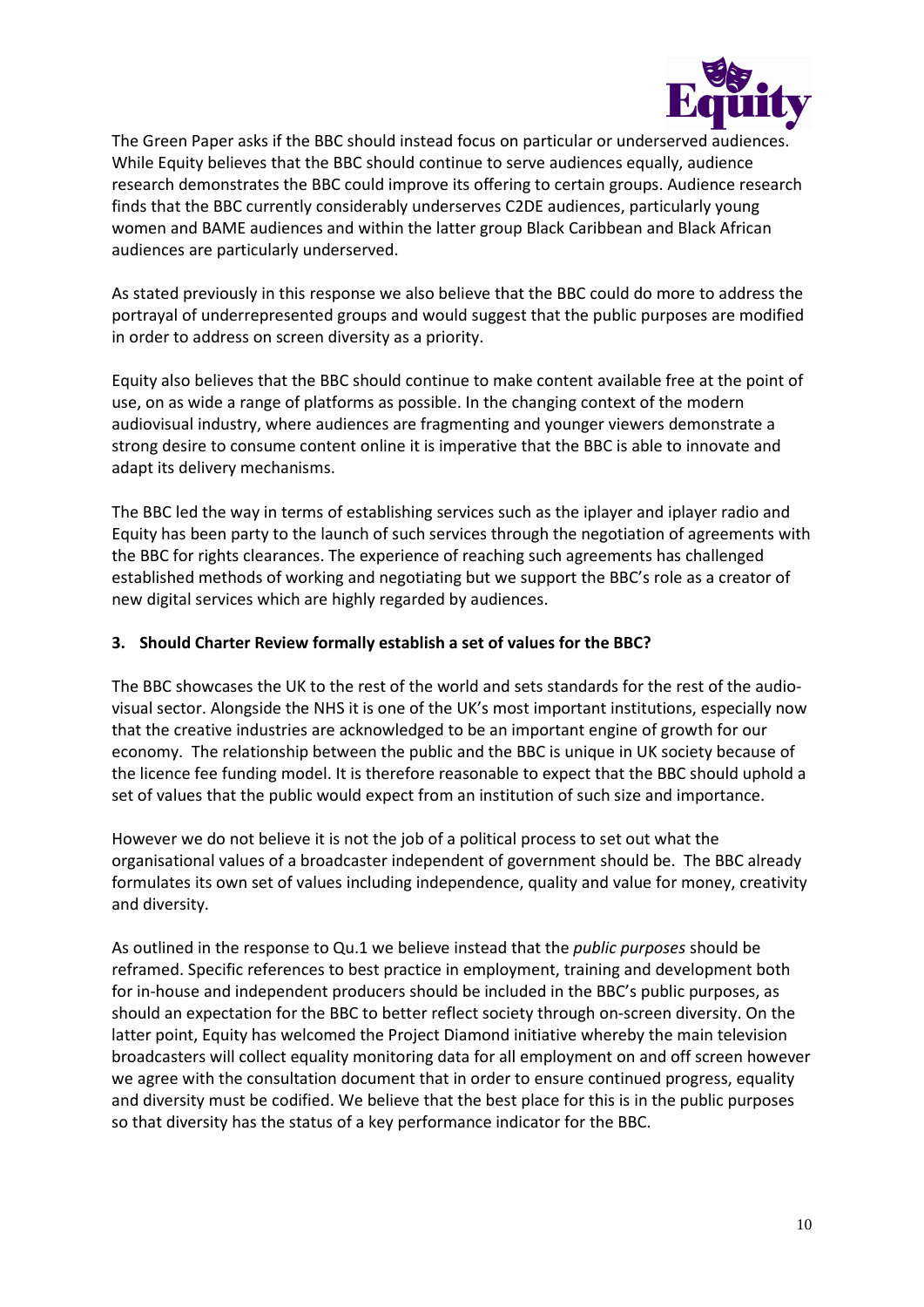

The BBC's independence from Government and its position in terms of being neither a state broadcaster nor one driven by commercial interests is highly valued by UK and international audiences and is the basis of much of the trust invested by audiences in the organisation. We therefore also believe that the BBC's independence should feature strongly in any set of values or new public purposes drafted during Charter Renewal.

The Green Paper suggests that it may be appropriate to include a commitment to certain genres of content in public purposes. While Equity believes that the BBC should continue to provide a universal service and produce content for everyone it is sensible to consider a commitment to producing high quality original TV and radio drama, comedy, entertainment and children's programming.

Finally, the BBC is an important component in addressing the regional imbalance in employment opportunities in the media. Film and television production is heavily concentrated in London and the South East. As a result, performers in the UK's nations and regions often struggle to find enough employment to sustain a career and many are forced to move to London in order to access opportunities. All broadcasters should invest in the nations and regions so that a greater proportion of production employment, including performing talent, is spread across the UK. The BBC should lead the way in investing in underrepresented areas and in particular Scotland, Wales, Northern Ireland and the Midlands.

### **4. Is the expansion of the BBC's services justified in the context of increased choice for audiences? Is the BBC crowding out commercial competition and, if so, is this justified?**

Equity takes the opposite view. In recent years, due to pressure exerted by politicians and media rivals the BBC has been forced to narrow the range of services available to the public. The licence fee freeze which began in 2010 has already led to a 16per cent shortfall in funding, huge job cuts and budget reductions for important genres such as radio and television drama.

Cuts have been made to the BBC Performing Groups, including the BBC Singers who have been reduced from a core group of 24 to 18. This will undoubtedly have an impact on the quality of the group and its output. Earlier this year Equity also urged the BBC Trust to consider carefully how the decision to move BBC3 online, a decision made in response to funding cuts, interacts with the BBC's role in providing public service television for younger audiences and its commitment to funding comedy. In particular Equity stressed that the BBC must consider if its offerings to younger audiences and its comedy output can continue to compete with that of other broadcasters.

These cuts and others including to services such as the Asian Network have threatened plurality and could be further exacerbated by proposed changes to television content supply which may be biased against investment in risk taking and the production of more challenging content.

The BBC is not crowding out commercial competition, in fact it is more likely to invest in expensive genres such as drama and freed from commercial interests will continue to do so, as opposed to commercial operators who are more likely to buy content from abroad or pursue a higher proportion of formats which generate advertising revenue.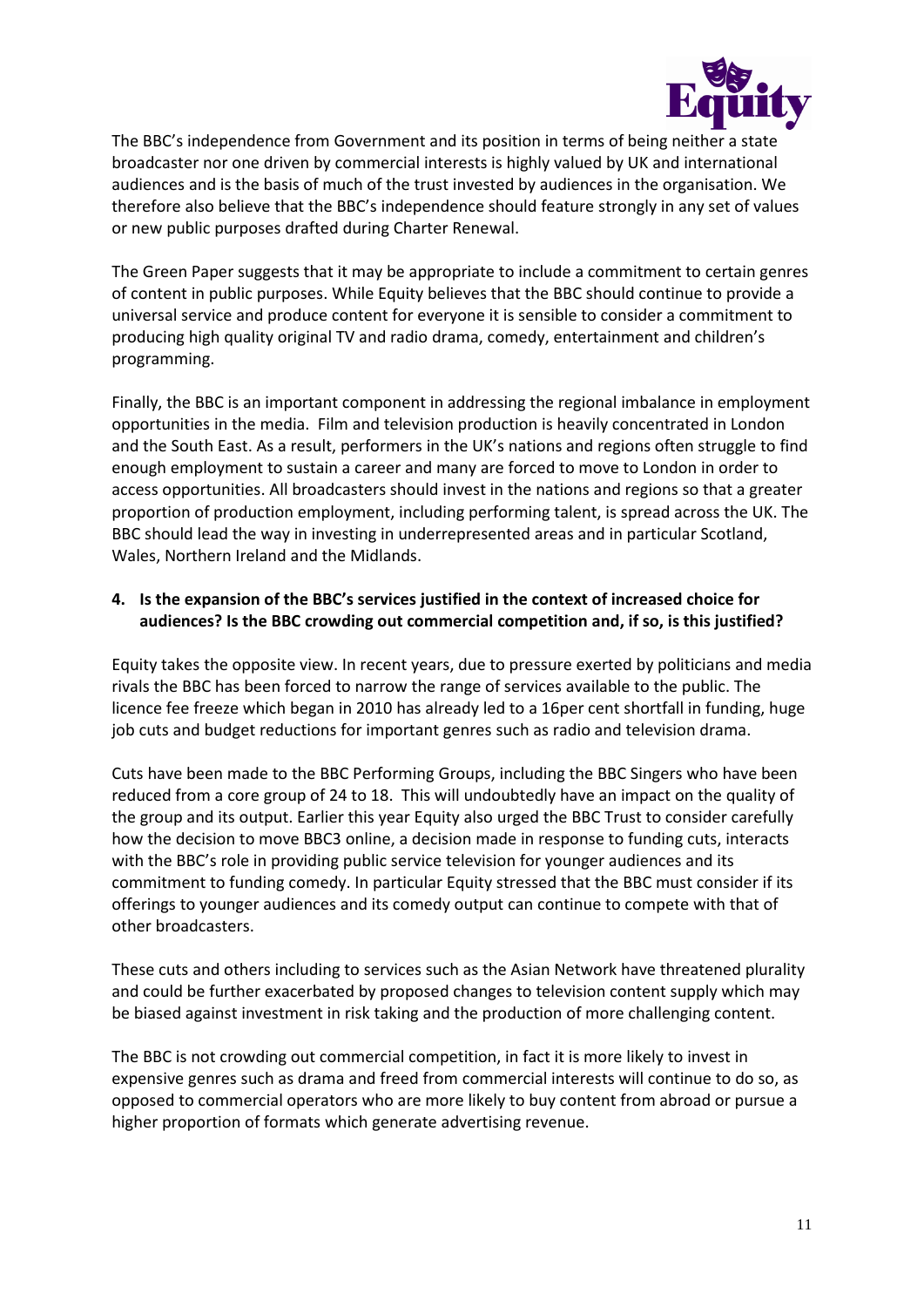

The UK is a world leader in television content production. This reputation is built on a number of foundations, including the presence of the BBC and the availability of a highly skilled creative workforce, which includes performers. The UK has witnessed much lower levels of investments in television production during the last ten years and this has had a huge knock-on effect on the employment prospects and job security of performers as well as other creative workers in the sector. Notwithstanding welcome developments such as the tax reliefs for high end television content and children's programming, ensuring that the BBC can maintain a solid level of investment in content production is vital for the sustainability of all of the UK's creative industries. As part of this, the BBC's in house production must be protected from full competition so that the UK's content production base can weather any future downturn in investment by other broadcasters or international producers.

The Green Paper suggests that 'a smaller BBC could see the public pay less for their TV licence and would also be likely to have a reduced market impact'. It is disappointing that the Government wishes to limit the BBC's ability to launch new services, innovate and create new kinds of format or delivery mechanisms. We should be proud of the fact that the UK is home to the world's largest public service broadcaster and that despite a shortfall in funding in recent years has largely protected services that have emerged over the last twenty years in response to audience demand and changing viewing habits.

### **5. Where does the evidence suggest that the BBC has a positive or negative wider impact on the market?**

The evidence supplied in the Green paper to assess the positive and negative market impacts of the BBC is not robust. On page 25 the phrase 'some say that' precedes two paragraphs of positive impacts that are generally acknowledged to be true: the BBC raises broadcasting standards generally; it invests more in content because of licence fee funding; it develops new technologies such as iplayer and independent producers and commercial broadcasters benefit from BBC investments in training and talent development. In contrast the negative impacts are enumerated in five paragraphs but refer only to online and local news, radio and the BBC's cross promotional activities.

It is difficult to find evidence that supports the view that the BBC has a negative market impact, especially on the wider television market. Recent results from ITV show a 23per cent increase in half year profits to £400m and full year profits are expected to be in the region of £850m. ITV is also engaged in a process of acquiring a number of independent production companies in the UK and the US in order to expand its production capacity. Sky currently boasts 12m customers in the UK and Ireland and has successful operations in a number of other European states. In 2015 it is expected to reach record turnover and full year profits of £1.4bn. Amazon Prime and Netflix have experienced huge growth in the UK market and the latter has begun to invest in original UK drama productions.

## **6. What role should the BBC have in influencing the future technological landscape including in future radio switchover?**

The BBC has a key role in making new services and platforms accessible to the public, without charging subscriptions. Equity has worked with the BBC in developing new and different platforms for content delivery and has consistently sought to ensure that content can be made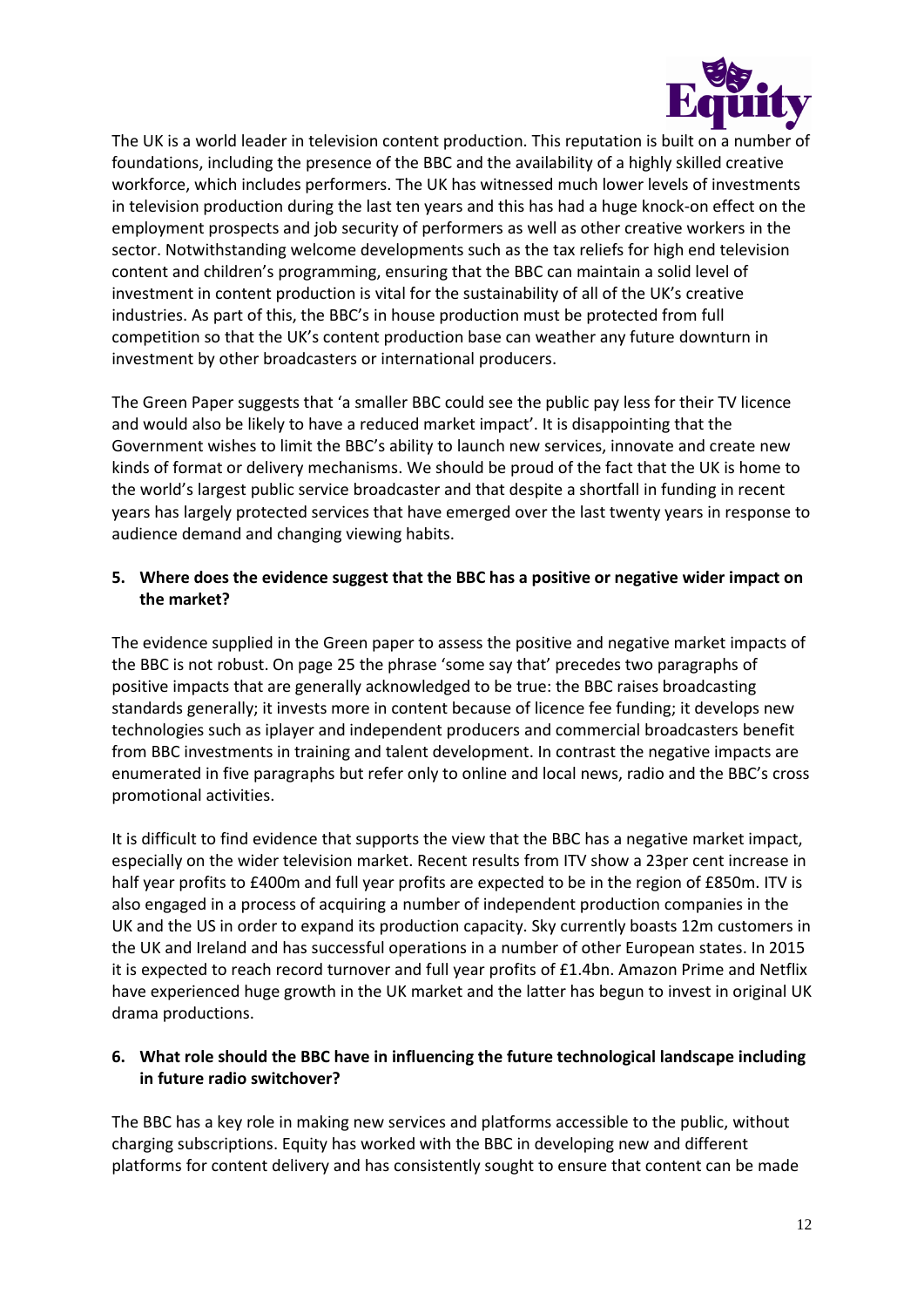

available for use on these platforms when made under Equity collective agreements. Equity has also reached a number of agreements with the BBC for the use of work in its interactive services and has engaged constructively in order to reach long term arrangements for the engagement of performers on Equity agreements and the subsequent use of their material. For example, Equity is currently in negotiations with the BBC regarding rights clearances for performers whose work features on BBC3 in order to facilitate the move to an online channel.

Suitable agreements must be concluded that recognise the rights of performers whose work is exploited across all BBC channels and platforms. It is essential that the rights of artists are protected and that they are rewarded appropriately for the future exploitation of work, especially considering the fact that the BBC can generate over £1bn through worldwide sales of its content portfolio.

Separate from the BBC's legitimate role as an innovator in digital services, it is regrettable that a large proportion of licence fee funding has been diverted for other purposes which have had variable levels of success. Equity welcomes the decision to phase out the allocation of £150m per year to support broadband roll-out from 2017. Local TV services are another area which we believe should not continue to be funded by the BBC post 2017.

### **7. How well is the BBC serving its national and international audiences?**

A larger international audience is likely to lead to an increase in the market for programmes sold by BBC Worldwide, which in turn generates income for reinvestment in content. The target set by the Director General – that the BBC should have a global reach of 500m by 2022 – is one that Equity would support. It is disappointing, however, that there are limited opportunities to grow and develop the international audience for radio drama, especially given that the UK is a world leader in this genre. Following the cancellation of the radio drama *Westway* over 5 years ago there are no remaining slots on the World Service for spoken word programming.

In terms of serving UK audiences Equity believes there is a pressing need for the BBC's public purposes to provide a commitment to reflect modern Britain and to take action to address on screen diversity. As the BBC Trust's Purpose Remit Survey illustrates, audiences from black ethnic groups are least likely to say that the BBC is effective at representing their ethnicity. Ofcom's Public Service Broadcasting Review also reports that several audience groups are concerned about how they are portrayed on screen across the UK's PSB channels - particularly people from BAME backgrounds or people with disabilities. They believe that they are either being under-represented or unfairly portrayed. Similarly, Equity has been concerned for some time that all broadcasters should do more to better represent and portray the LGBT community and women, particularly older women.

Equity has previously welcomed the BBC's commitment to produce 17per cent of network television production from the UK's Nations by 2016. While other broadcasters and producers have recently made considerable and welcome investments in television content production outside of London and the South East, including HBO's decision to film *Game of Thrones* in Northern Ireland, the BBC remains uniquely placed to work across all of the UK's nations and regions to create a positive impact on the production base and workforce.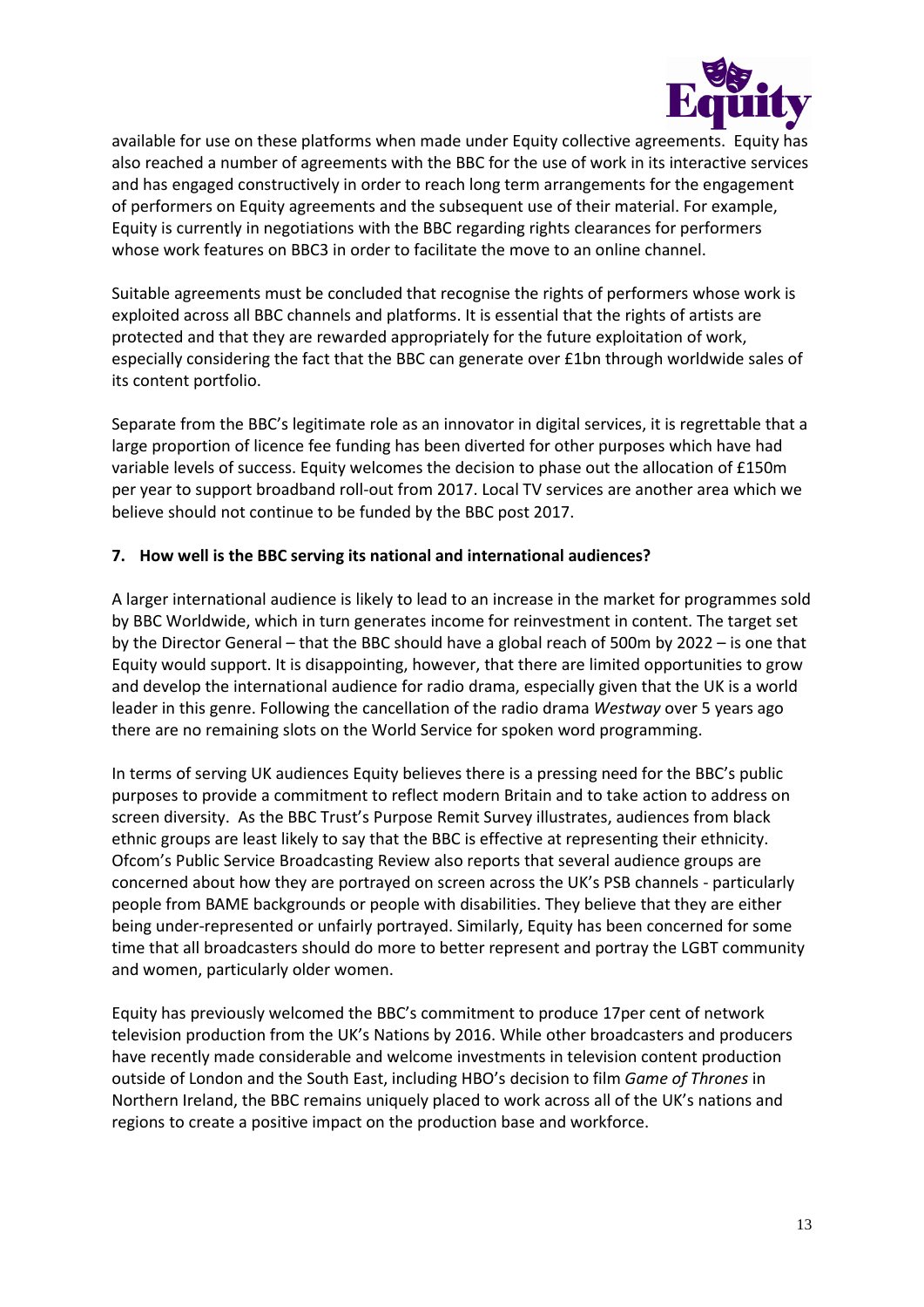

Recent investments made by the BBC in the Nations and Regions, including its move to Salford and the increase in drama production in sites such as Roath Lock studios are very welcome. Local casting, however, which should be a key component of regional production, is sadly lacking. Often a programme is labelled 'BBC Northern Ireland', 'BBC Scotland' or 'BBC Wales' but in reality there are few – if any – opportunities for performers in the Nations to appear in them.

On-screen talent is currently excluded from most targets and regional production quotas set by Ofcom and the BBC however there is a pressing need to ensure that opportunities are opened up to local talent. Equity has been campaigning for many years to encourage broadcasters to undertake more local casting and to encourage Ofcom to consult with stakeholders about an appropriate inclusion of on-screen talent in its definition of an Out of London production.

Equity supports the recommendations of the Smith Commission including a formal consultative role for the Scottish government and the Scottish Parliament in the process of reviewing the BBC's Charter. We also agree that there should be new responsibilities for the BBC to lay its annual report and accounts before the Scottish Parliament and submit reports to, and appear before, committees of the Scottish Parliament in relation to matters relating to Scotland in the same way as it does in the UK Parliament.

Equity further believes that the BBC must also spend more on original drama production in the English regions and particularly the Midlands following a migration away from the area over several years by the BBC and other broadcasters. The Midlands offers affordable housing and quality of life to people working in the creative industries. Currently many actors, particularly high profile actors, are forced to move to London or Manchester to access work and auditions, where housing and living costs, particularly for young people starting out in their career, are more expensive than in the Midlands. Similarly media and other students graduating from Birmingham City University frequently relocate to find work. The Midlands also offers diverse range of locations for filming, including Birmingham City Centre, where permission to film is considerably cheaper than other city centres. Consideration should also be given as to how investment can be attracted for new studio facilities in the region.

### **8. Does the BBC have the right genre mix across its services?**

The BBC has a duty to foster creativity and nurture talent across a wide range of genres. It is troubling to note the reduction in BBC network TV hours for drama - down from 2062 hours in 2006 to 1344 hours in 2014, children's programming – down from 10989 to 9074 hours and entertainment – down from 2384 to 1118 hours. The Green paper rightly identifies that costs are increasing in areas such as television drama production but there is no acknowledgement that many of the savings which have led to a decrease in certain genres have been forced on the BBC by funding cuts resulting from the 2010 licence fee settlement. In this environment Equity has strongly supported the efforts made by the BBC to maintain and where possible increase investment in television drama.

Equity members working in variety and light entertainment have been concerned for some time that UK broadcasters including the BBC do not offer a sufficient range of entertainment programming in their schedules, partly due to the dominance of reality based formats in this genre. This issue is somewhat borne out in the figures mentioned above, where entertainment programming appears to have suffered a disproportionate decline.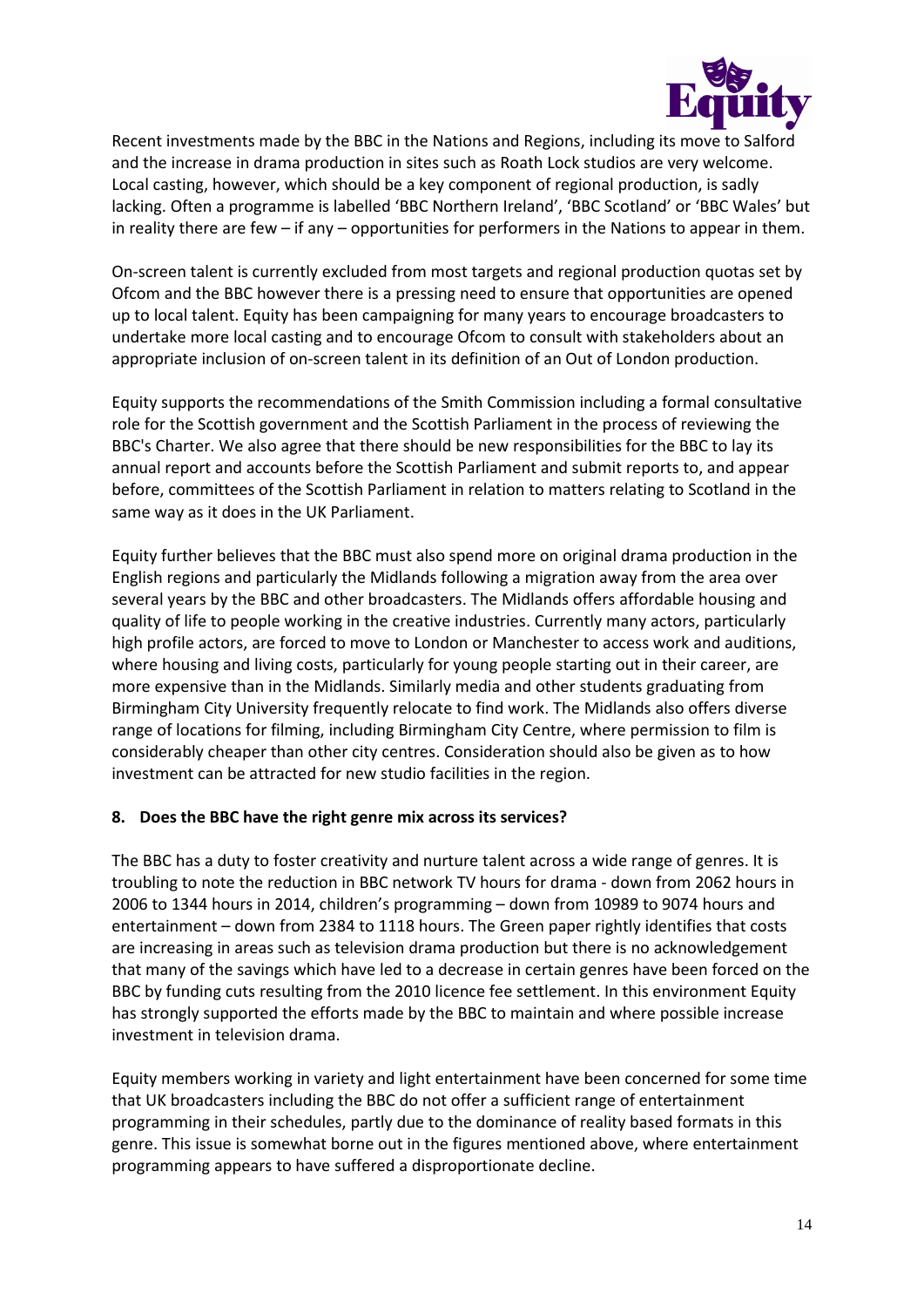

The reduction in hours devoted to radio drama from 4719 to 4280 hours per year in the same period is equally concerning, especially considering that this genre represents a very cost effective form of production. Traditionally genres such as radio drama have had a key role in helping the BBC to nurture new talent. Spoken word programming offers a platform for artists just starting out in their careers. Radio drama has also enabled established writers and performers to take risks and maintain and develop their skills.

The BBC is still by far the most prolific radio drama broadcaster in the world, making more original productions than Hollywood. Without the BBC, there would be very little provision for niche audiences and the promotion of radio drama would suffer greatly. That is not to say that radio drama is a niche product. Over one million listeners access spoken word programming on the BBC every day. Without licence fee funding, working alongside public service obligations this sort of high quality programming, which attracts a significant audience, would not be available anywhere else.

Radio Four has historically been a major showcase of radio drama and the short story however in 2012 the number of short stories broadcast on Radio 4 reduced from three to one a week in order to make way for an extension of the World at One from 30 to 45 minutes. Radio 4 also cut slots for new writing from three to two and the number of listener slots (of which there were six as recently as 2009) from four to two. Spoken word programming slots have been lost across a number of services including Silver Street on the Asian Network, the Friday play, short stories and there has been an overall reduction in radio drama output aimed at children across the BBC's radio services.

Equity members with disabilities have also pointed out that cutting short story reading, combined with the continuing cuts being made to radio drama generally, is of specific detriment to audiences with sight impairments. A commitment to encouraging more spoken word programming across the BBC's radio stations should therefore be a priority. Equity fears that if the number of productions continues to drop, radio drama could sink below the critical mass that will keep it viable.

### **9. Is the BBC's content sufficiently high quality and distinctive from that of other broadcasters? What reforms could improve it?**

Audiences appear to think that the BBC's content is sufficiently high quality and distinctive. The Green Paper itself cites findings from the BBC Trust's Purpose Remit Survey 2013 which states that 76per cent of audiences think that the BBC already makes high quality programmes or online content. 74per cent think that the BBC has a wide range of enjoyable and entertaining programmes and online content. Figures from Ofcom also support the view that audiences are largely satisfied with the output from the main public service broadcasters. Ofcom's PSB Review found that half of all TV viewing is on these main channels - but that figure rises to more than 70per cent when the time shifted channels are taken into account.

The BBC is much more likely to invest in high quality genres such as television drama and UK originated children's programming. Freed from commercial interests it will continue to do so, as opposed to commercial operators who are more likely to buy content from abroad or pursue a larger proportion of formats such as reality shows that generate advertising revenue. Ofcom's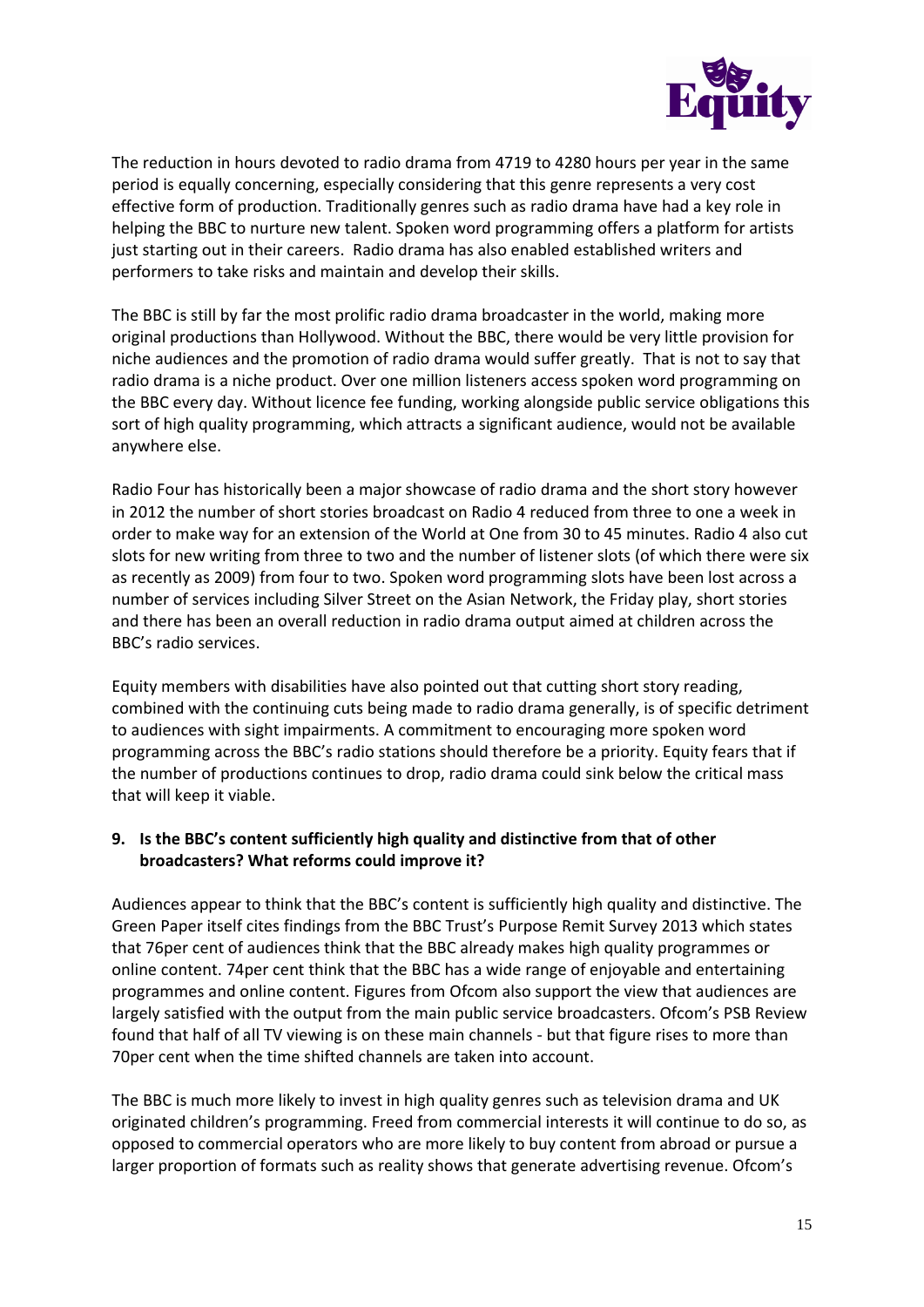

latest Public Service Broadcasting Review reports that investment in television drama has fallen by 44per cent since 2008 and notes that the declining level of investment by ITV is of concern. The Review also finds that the BBC accounts for 97per cent of children's content production – spending by ITV, Channel 4 and Channel 5 in this genre has fallen by 74per cent since 2008.

Looking beyond television, recent pressures on funding have meant that it is difficult to maintain the high standards and quality in areas of spoken word programming on BBC radio. Increasingly fewer actors are cast in radio drama productions and there are diminishing opportunities for lesser known actors and writers to enter the field. There also appears to be a lack of talent development as rehearsal and recording times have been reduced, impacting on the ability of writers and performers to experiment and improve productions.

Radio drama is a specialised skill area and one that feeds through talent, in terms of writers and performers, into many other areas of BBC production including television drama and comedy. If this genre is to survive, the BBC must make a clear commitment to preserve existing funding for services such as Radio 4 and Radio 3 and must endeavour to expand the number of slots available, particularly for low cost content such as short stories.

In this environment it makes sense for the BBC to have a commitment, through the public purposes, to producing high quality original TV and radio drama, comedy, entertainment and children's programming. Other reframed public purposes, such as a commitment to equality, diversity and on and off screen portrayal of modern Britain could also offer genuine scope for greater originality and distinctiveness.

## **10. How should the system of content production be improved through reform of quotas or more radical options?**

Future proposals outlined in the Green Paper and recently explored by the BBC Trust and the BBC Executive to remove the current in house guarantee or to privatise or otherwise reorganise the BBC's TV production unit could, in Equity's view, have damaging consequences for the BBC, those who work for the BBC and its audiences. The recent creation of BBC studios is particularly concerning and in Equity's view safeguards must be put in place to ensure that, like BBC Worldwide, BBC Studios remain an associated body of the BBC, rather than being created with a view to privatisation.

It is not clear how an immediate move to open competition and abandonment of the existing quotas for content production can better deliver high quality and creative content. If there is to be more open competition between the BBC's in house production unit and independent production companies of all sizes there is a risk that this could lead to market pressures challenging public service broadcasting values.

One of the strengths of the BBC's in house production is that it creates programmes aimed at niche audiences as well as formats which attract large audiences and have a potentially global appeal. If BBC production is put on a more competitive footing, more resources may be directed towards the latter, particularly if the BBC is seeking to compete for more work from other broadcasters. Greater competition could also lead to a greater focus on mass appeal productions and less emphasis on risk taking by the BBC and independent producers.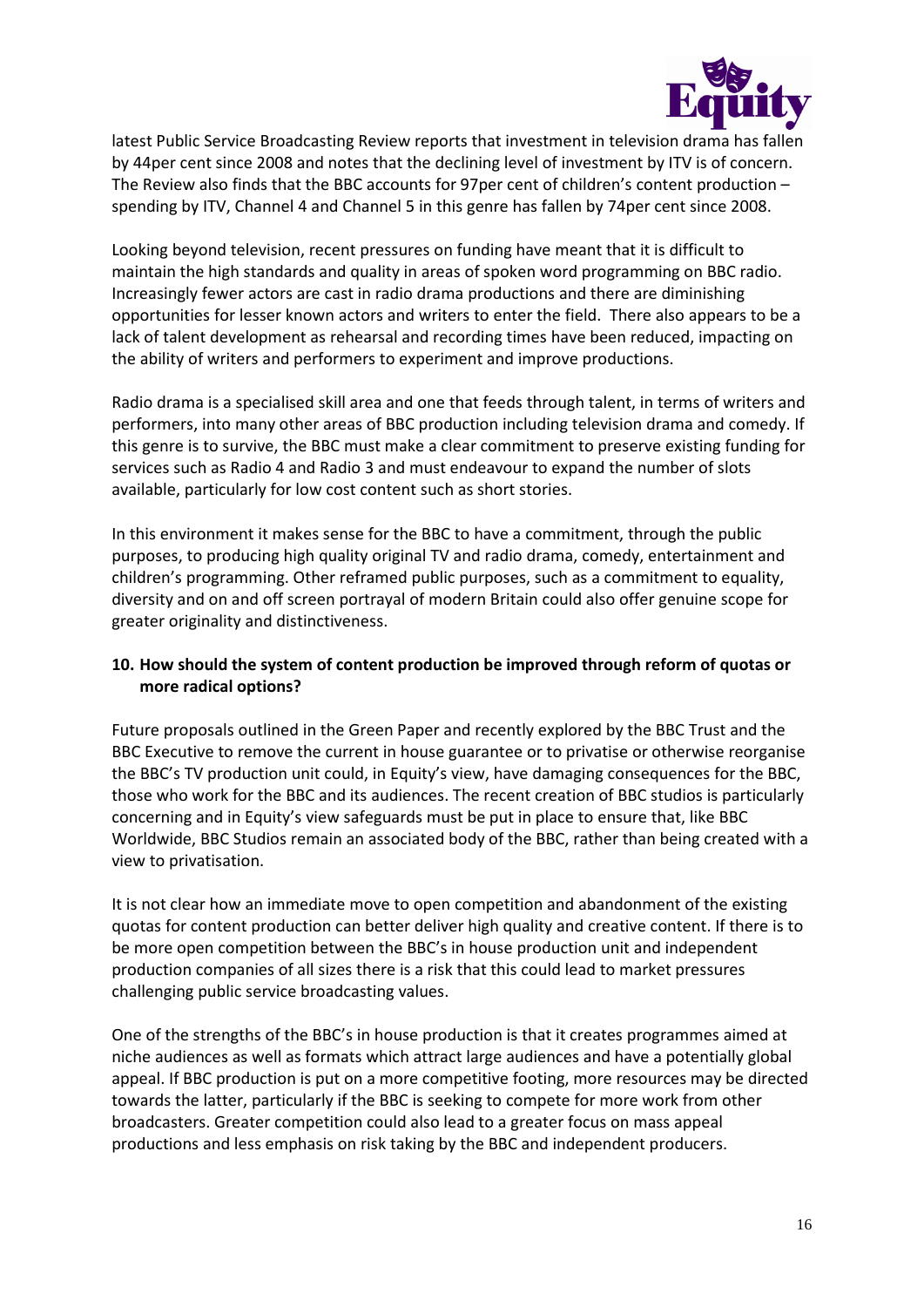

Increased competition could also cause the BBC's production unit to cut costs by considering a reduction in permanently employed staff or by investing less in skills development and training. A more aggressive competitive environment for content production could also lead to a reduction in terms and conditions offered to performers and other creative workers. This would not be conducive to maintaining the capacity of the workforce or in encouraging diversity.

There are other mechanisms which we believe the BBC Executive should explore before making changes to the content quotas in order to encourage more creativity. These include considering how the current commissioning process can be improved, as well as exploring how BBC production staff can be better supported to pursue their ideas and work more creatively.

Our members are very strongly in favour of an approach to content supply that can facilitate the continuation and an expansion in the production of original and high quality drama, comedy, entertainment and children's programmes made in and about the UK. For these reasons Equity continues to support the existing mixed economy model of content supply for the BBC. Over time and in response to changes in the sector this model has changed and has opened up opportunities for independent producers, however we also continue to strongly support the existence of the in house guarantee and believe that the level at which it is currently set is reasonable.

A critical part of the mixed economy approach is the continued use of appropriate union agreements covering the engagement and remuneration of performers. There have been recent incidences where the BBC have sought to source content from new providers, in some cases procuring from individual members of the public through the use of online engagement and other mechanisms. This has led to confusion and disagreements about the appropriate level of payment and/or rights due to contributors. Similarly, the increase in investment in coproductions by the BBC and particularly the increase in content produced in other European countries must respect existing agreements covering terms and conditions for performers.

Equity is also concerned about plans to phase out quotas in radio and to give radio independents greater opportunities to compete for commissions – this could lower standards, particularly employment standards in an area where production margins are already tight and funding cuts have had an impact on content production in spoken word programming.

The Green Paper implies that reform of the BBC's content quotas could include a review of the arrangements for regional production, most notably in the Midlands. It is unclear to Equity how increased competition between the BBC and independent producers, the BBC Studios proposal or the option to directly scale back in house production will provide a better basis for increased investment throughout the UK's nations and regions however we welcome the Government's acknowledgement of this problem and point to the response to Qu 7 for suggestions to reform regional production quotas and improve regional investment.

### **11. How should we pay for the BBC and how should the licence fee be modernised?**

Licence fee payers and representatives of those working at the BBC are united in their condemnation of the most recent licence fee settlement reached in secret between the Government and the BBC in the days leading up to the July 2015 Budget. Given recent events Equity is in favour of including a new legal obligation in the Royal Charter for Government to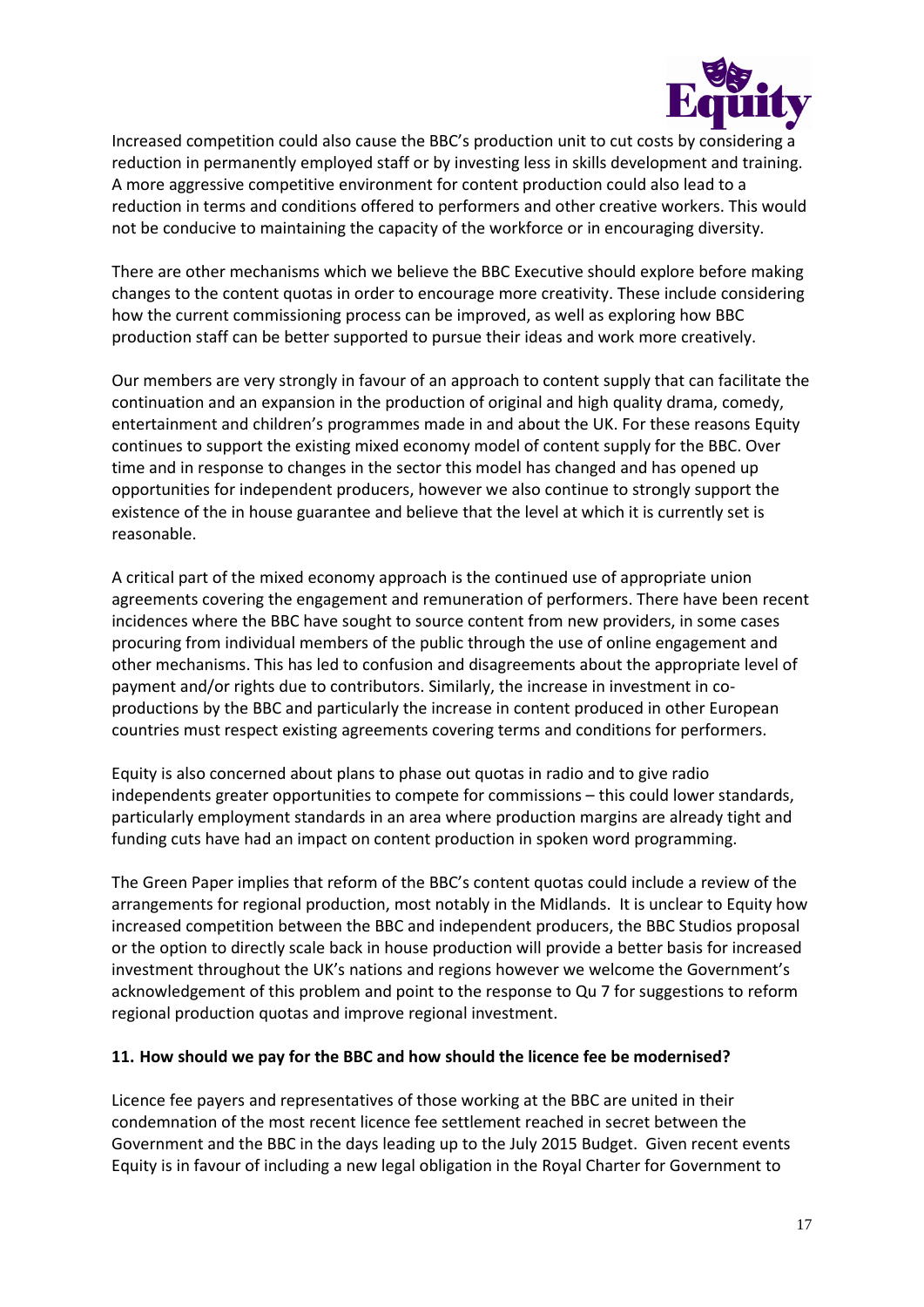

consult either directly with the public or via any future regulator of the BBC and to seek Parliamentary approval for any changes to the BBC's funding.

Taking on the funding of free licences for the over 75s is inappropriate as it confers social policy responsibilities on to the BBC and is likely to lead to a significant shortfall in BBC funding post 2018, despite the Government's commitment to end top slicing for broadband rollout and the potential new income arising from the closure of the catch up TV loophole. The projected shortfall in funding could be as much as £350m and this will inevitably lead to large scale job losses, content budget cuts and service closures.

Equity is also extremely concerned that the commitment to a CPI increase in the licence fee is dependent on the outcome of Charter Renewal. This creates undue leverage for the Government during negotiations and compromises the independence of the BBC from Government.

Equity continues to support the Licence Fee as the most appropriate funding method for the BBC. It provides a direct link between licence fee payers and the BBC, it provides sustainable and predictable funding, maintains the independence of the BBC from Government and enables the BBC to produce programming that other services would not fund. Of the three funding models outlined in the Green Paper for the short to medium term we support the 'reformed licence fee' option as it removes the catch up TV loophole, thereby increasing income for the BBC. It also goes some way towards creating parity between users of the BBC's broadcast and digital services.

Equity agrees that it is not appropriate to consider funding the BBC from general taxation or by allowing the BBC to show advertising. The former option risks compromising the BBC's independence and there is no appetite from viewers for the latter option. If advertising were introduced on the BBC there is a strong chance it would diminish the value of the advertising market and could lead to a decline in revenues for other public service broadcasters.

Throughout the Green Paper questions are raised about the need to continue to support the BBC's universality. In the context of future funding models, a suggested long term proposal is a move to a subscription-funded model, initially for certain services. Equity is strongly opposed to any replacement of the Licence Fee, in whole or in part, with pay-to-view subscription services or similar alternatives as this would signal the end of universality and break the link between the BBC and the general public.

Introducing subscription based services would undermine the BBC's ability to provide a range of content to audiences and as the Green Paper warns, could lead to the adoption of a much more commercial approach by the BBC. It is also unlikely that a subscription model for any of the BBC's services would meet the fairness test outlined in the Green papers 'funding model criteria' as the level of subscription fees will likely be determined by supply and demand in the market, which could lead to certain groups of audiences paying more for their preferred services, or niche services becoming underfunded or unaffordable.

### **12. Should the level of funding for certain services or programmes be protected? Should some funding be made available to other providers to deliver public service content?**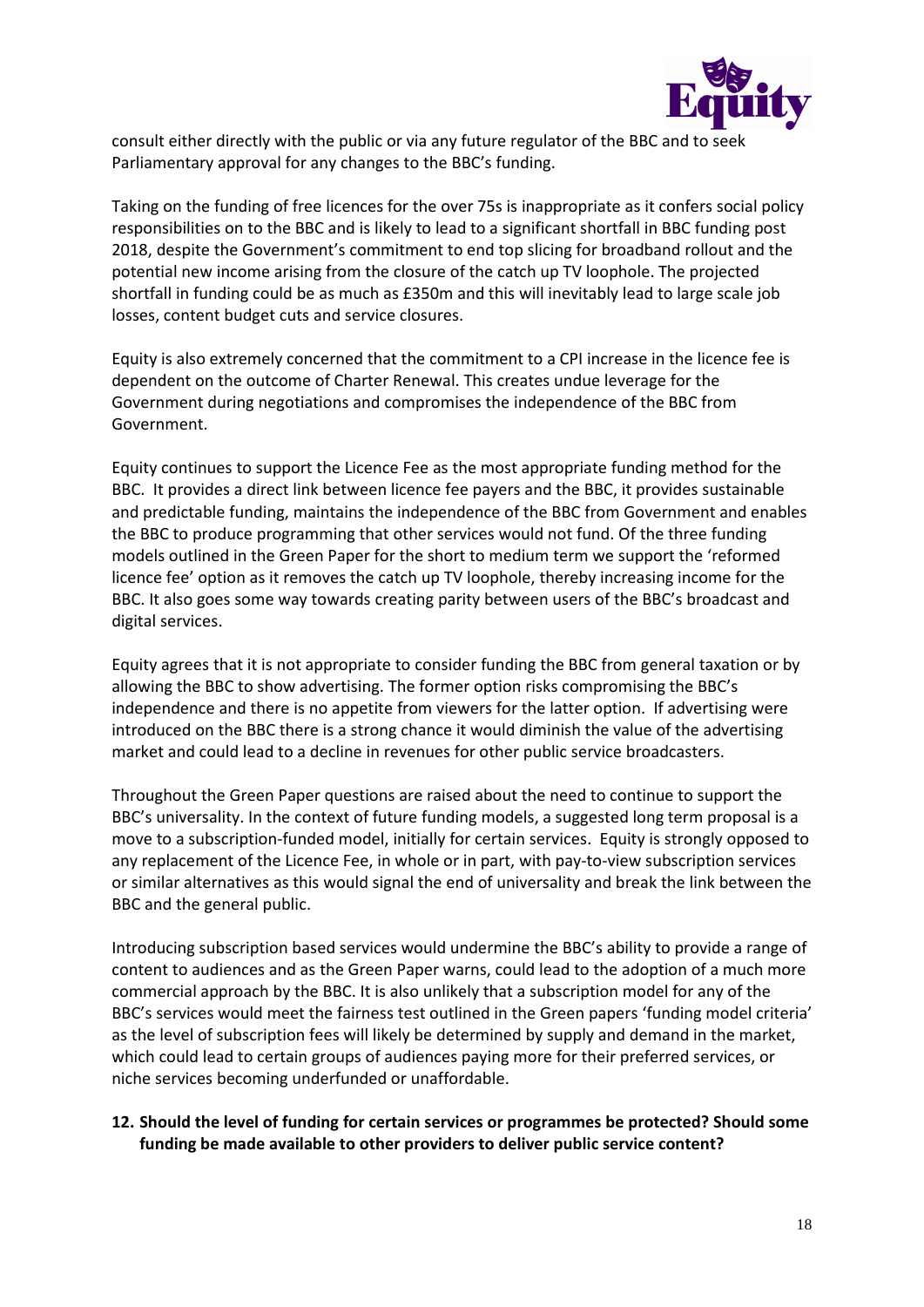

The BBC should have exclusive use of licence fee funding. As stated elsewhere in this response, diverting licence fee funds for projects such as Local TV services, broadband roll out and bringing the World Service and BBC Monitoring within the BBC's funding obligations has damaged the BBC's ability to invest in its core work – producing content for audiences.

In addition Equity does not support contestable budgets for areas such as drama or children's content which would enable other broadcasters or producers to access licence fee funding, as suggested by the Green Paper. The BBC's viewers have an expectation that the licence fees that they pay go predominantly towards funding the production of high quality programmes for the BBC. Currently this is the case and indeed most UK drama production employing professional performers originates with the BBC. This volume and range of work would not be possible without licence fee funding.

Drama productions funded by the BBC are either produced in-house or by commissioning independent producers. In this way the BBC is already supporting the wider creative sector and should not be top sliced further to fund programme making by other broadcasters. Equity is also opposed to the principle of contestable budgets for content. Licence fee funding should go towards BBC programme making and services and should not be distributed to commercial broadcasters to support the dividends and value of stock holdings of private shareholders.

Equity also continues to be opposed to the inclusion of S4C within the BBC's remit. S4C merits its own guaranteed Government funding allocation due to the prominence of the Welsh language however until this funding is restored funding for S4C, and particularly drama content for this channel must continue to be protected within the BBC's budget.

### **13. Has the BBC been doing enough to deliver value for money? How could it go further?**

The licence fee has been frozen for six years at £145.50. It is estimated that this equates to a 16per cent real terms cut in resources – around £635m. As discussed elsewhere in this response, despite the BBC's efforts to cut administration costs and protect content budgets, there have been significant cuts to some areas including television drama on BBC4, spoken word programming on radio and youth and comedy content production for BBC 3. The BBC Director General has stated that if further cuts are imposed on the BBC it is unlikely that they will be able to 'salami slice' budgets further – in reality difficult decisions including service closures will have to be contemplated.

Equity has not been without criticism of spending decisions taken at the BBC, particularly regarding senior management pay and severance payments however the BBC continues to compare favourably with other broadcasters and services in terms of delivering value for money. The cost of an annual licence fee has gone up by just £10 since 2007. This contrasts sharply with annual rises in utility costs and specifically increases in energy prices. In some cases energy providers have increased their prices in excess of 10 per cent annually.

There are however notable discrepancies between perceptions of the BBC's value for money across ethnic groups and across the UK's nations and regions. This is the most fruitful area that could be addressed during Charter Renewal through a refocusing of the BBC's public purposes such that the BBC prioritises on screen diversity and investment in content production in the UK's nations and regions.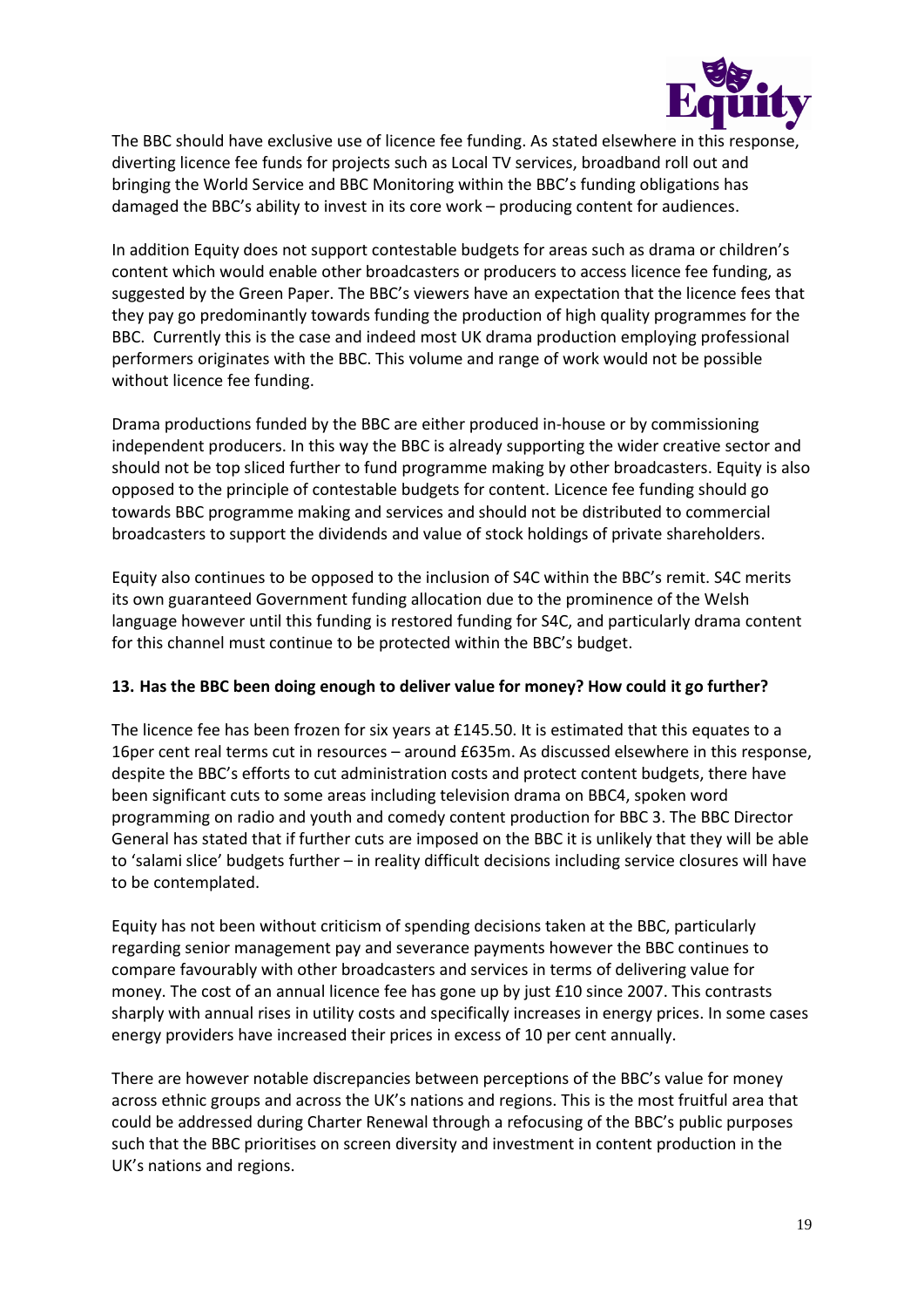

### **14. How should the BBC's commercial operations, including BBC worldwide, be reformed?**

Equity supports the commercial operations of the BBC but has acted robustly to ensure that the rights of artists are protected and that they are rewarded appropriately when their work is exploited in the commercial sphere. Alongside securing a fair return for investment for licence fee payers, the BBC must also continue to pursue commercial arrangements that properly recognise the IP rights of performers in the next Charter period.

Commercial operations such as BBC Worldwide must continue to ensure that they can deliver real value to the BBC, licence fee payers and content creators. Rightly the BBC has narrowed its commercial arm and is now focussed on marketing BBC content. In general BBC output should not be driven by the consideration of its retail value in international markets however BBCW should be empowered to concentrate on enabling UK content to be showcased as widely as possible, using new technology and platforms where applicable.

BBC Worldwide is an important source of revenue which is re-invested in BBC production. This helps to keep the Licence Fee as low as possible. It exists to maximise profits for the BBC, but operates under the rules and principles outlined in BBC's Charter and Agreement. This framework is important as it means that BBCW is independent of Government, but supports the BBC's public service mission and is accountable to licence fee payers.

In 2013/14 alone BBCW returned £174m to the BBC through investment in BBC commissioned content and dividends. Independent producers and rightsholders also benefit greatly - in 2013/14 alone they received £116m in upfront rights investment, profit share and royalties from BBCW.

It is difficult to understand what merit there is in undertaking a debate about the ownership of BBCW at a time when further cuts to BBC funding are likely to occur. There should be no privatisation of any part of the BBC in the coming Charter period and the BBC should instead be free to explore how it can maintain and expand investment in content via all income derived from commercial activities into programme-making.

#### **15. How should the current model of governance and regulation for the BBC be reformed?**

There appears to be widespread support among parliamentarians and media commentators for Option 3 outlined in the Green Paper. This would entail abolishing the BBC Trust and empowering Ofcom to regulate the BBC. While elements of this option are attractive – Ofcom is an established and experienced regulator in the media sector and its new Chief Executive has indicated that Ofcom would be willing to exercise some of the regulatory functions of the BBC going forward - there are also a number of problems with this approach.

Ofcom is currently firmly rooted in the commercial sector and would have to undergo significant reform to undertake responsibility for the BBC. Under the Ofcom model there also may not be representation for important groups whose views must be taken into account – specifically representatives of the workforce and licence fee payers. The BBC Trust is currently empowered to represent licence fee payers but has had varying success in doing so. In many cases it has endorsed decisions made by the Executive and it is unclear how much bearing public views have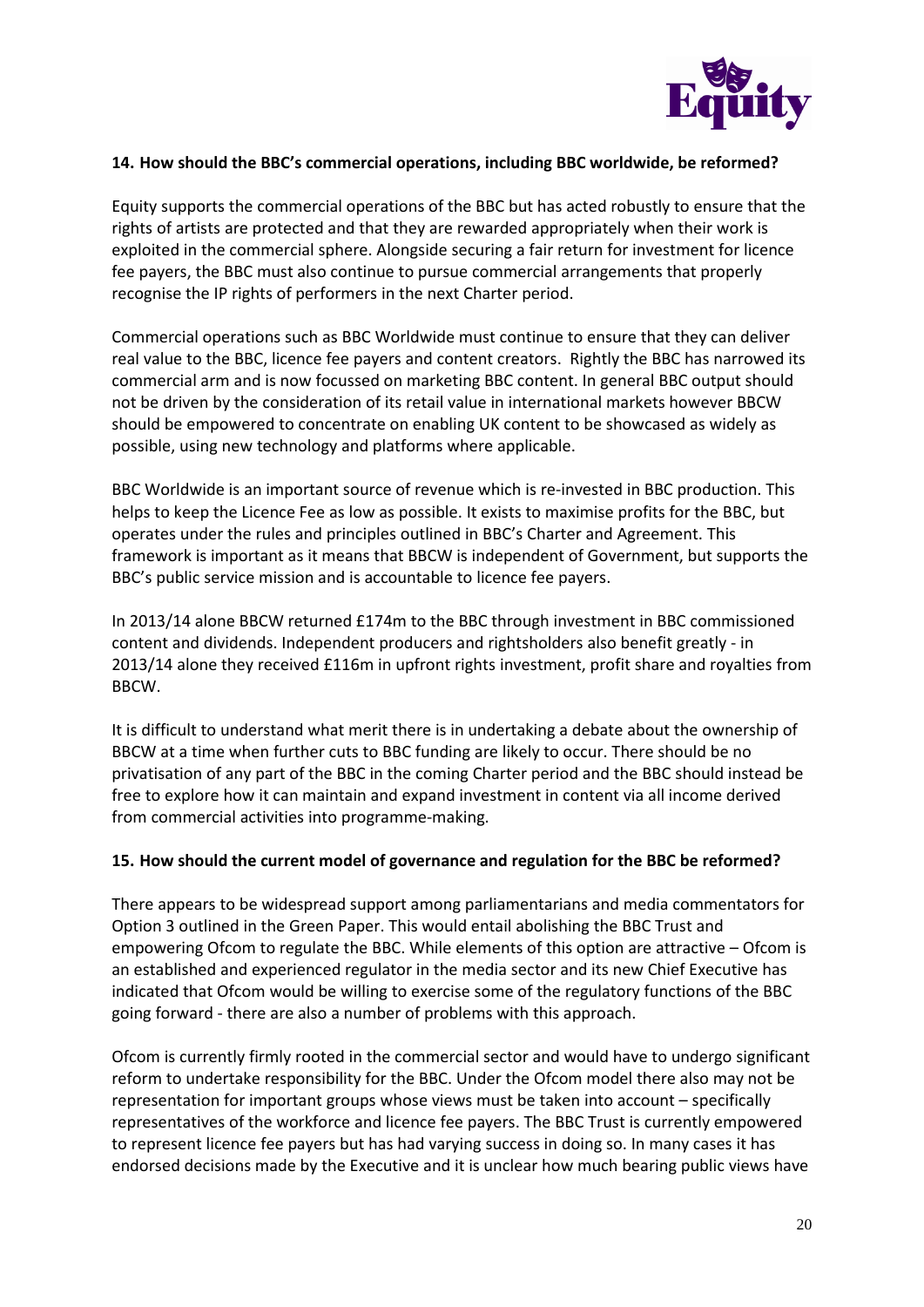

had on their decisions. Whoever regulates the BBC in the future must represent the views of licence fee payers much more robustly and should take a more active approach to issues such as positive employment relations, equality and diversity.

## **16. How should Public Value Tests and Service Licences be reformed and who should have responsibility for making these decisions?**

Equity has been supportive of Public Value Tests and Service Licence reviews and has made submissions to relevant consultation exercises relating to both processes conducted by the BBC Trust. These consultations provide a channel for Equity and the public to express concerns and give feedback, most recently about the future of BBC Three and the operation of the BBC's radio stations. Consultation of this nature should continue into the future however consideration should be given as to how licence fee payers and the general public can more widely contribute their views.

### **17. How could the BBC improve engagement with licence fee payers and the industry, including through research, transparency and complaints handling?**

We agree that Audience Councils could also be given more prominence, either by the BBC or by the BBC Trust. Given the need to address the lower levels of satisfaction of certain BBC audience groups including those living in Scotland and Northern Ireland and certain ethnic groups, the structure of Audience Councils could be given more visibility and could be given a more robust remit or focus, for example in terms of representing underserved audiences and BAME, LGBT, women and disabled audiences.

It is regrettable that in many cases BBC senior management pay levels continue to appear to reflect patterns elsewhere in the economy, namely a growing gap between a small number of highly paid executives, whose rewards have grown year on year irrespective of performance, and the rest of the workforce who have seen greater insecurity and lower rewards. Equity has a constructive working relationship with the BBC however we will continue to seek to achieve improvements to the pay, terms and conditions of our members.

Creative workers and performers are central to the sustainability and strength of the UK's content production sector including the BBC's output however, as they are mostly freelancers and self employed workers, they do not enjoy the same security or pay levels of directly employed workers. If the BBC is to continue to attract the best talent for its productions it must retain and improve terms and conditions and pay levels agreed with Equity and other trade unions for all performers. The diversity of the BBC's workforce also needs to be vastly improved – particularly at senior levels and especially in terms of ethnicity, disability and gender.

## **18. How should the relationship between Parliament, Government, Ofcom, the National Audit Office and the BBC work? What accountability structures and expectations, including financial transparency and spending controls, should apply?**

Equity is in favour of including a new legal obligation in the Royal Charter for Government to consult either directly with the public or via any future regulator of the BBC and to seek Parliamentary approval for any changes to the BBC's funding. The lack of transparency